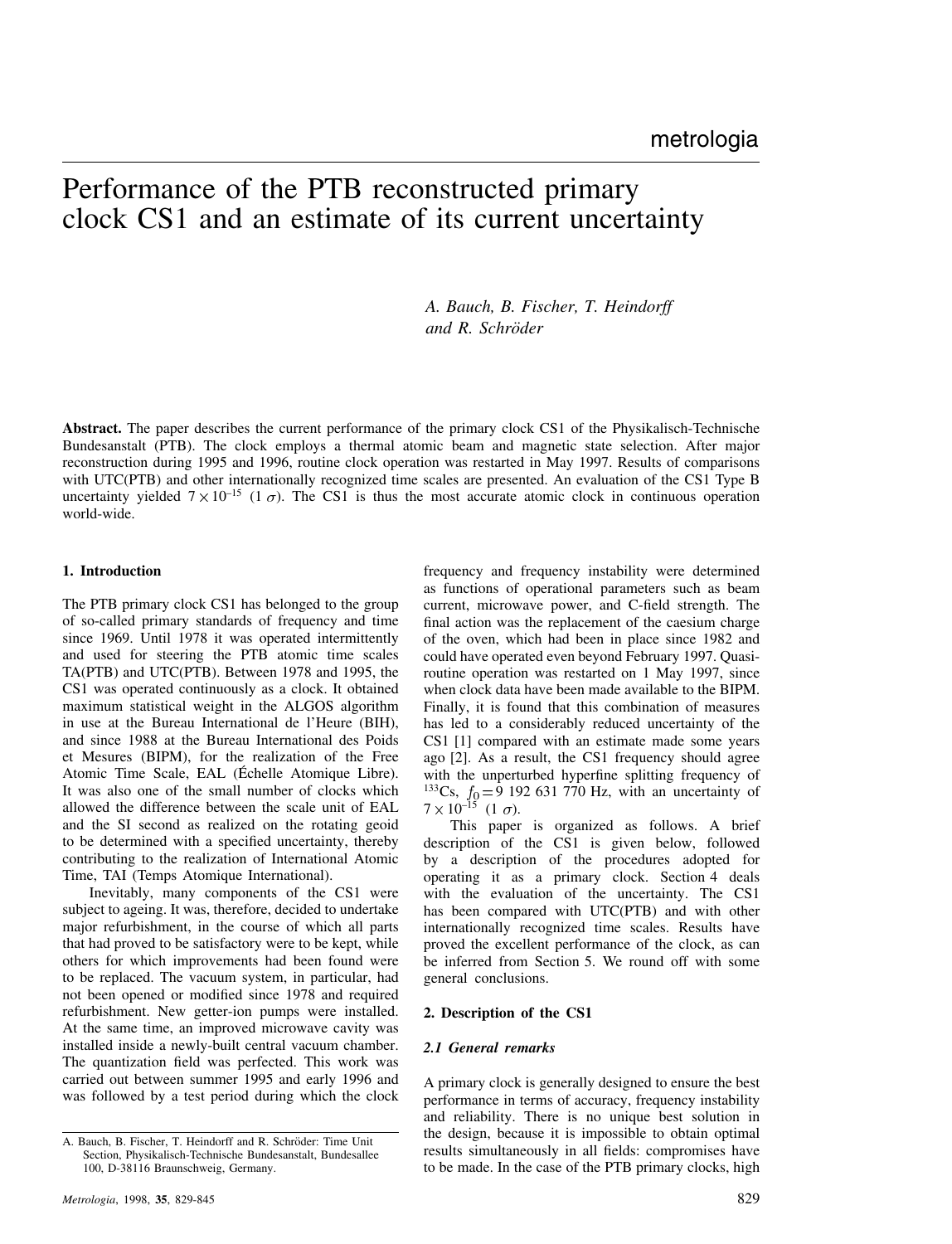# *A. Bauch et al.*

accuracy has been a matter of greater concern than a low short-term frequency instability. At the same time, it was possible to operate the clocks continuously for many years so that they ensured the high quality of the PTB atomic time scales. The CS1 served as the model for all clocks subsequently developed at the PTB. The original design by Becker et al. [3] differed from that of clocks existing at that time because it comprised

- (a) an axially symmetric atomic beam system, with magnetic lenses for the state selection, a point beam source, and a small detector on axis;
- (b) an axial magnetic quantization field;
- (c) a microwave cavity with smooth (sinusoidal) amplitude variation of the magnetic microwave field along the direction of the atoms' trajectories inside each irradiation section;
- (d) slow square-wave frequency modulation for detecting the line centre.

Here, (a) is the most decisive feature because it allows the use of state-selecting magnets at the same time as efficient velocity filters, which select slow atoms in a narrow velocity range from a large solid angle. Accurate evaluation of most frequency-shifting effects is facilitated when the above design principles are combined.

Some details of the individual features are given below.

## *2.2 Atomic beam system*

Figure 1 shows a schematic view of the CS1 vacuum system as it is now. The two end chambers house the oven and detector, respectively, including the associated pair of six-pole and four-pole magnets. The "magnetic lenses" in use in the CS1 have been in place since about 1976 and were designed according to considerations by Becker [4, 5]. The information given below is mainly taken from the technical drawings of that time and differs slightly from the data in [5].

Two tandem magnet systems are built into the CS1; each of these consists of a four-pole magnet facing the oven and detector, respectively, and a six-pole magnet facing the central vacuum chamber. The length of the four-pole magnet is 13.7 mm, and its pole tips are conically shaped. The distance between opposing tips increases from 1.6 mm to 2.45 mm. The maximum magnetic field strength at the pole tip is 700 kA/m and changes along the length of the bore [5]. The pole tips of the six-pole magnets have a total length of 9 mm; the distance between opposing pole tips is 3 mm, and the maximum magnetic field strength at the pole tips is 770 kA/m. A gap of 3.7 mm separates the two magnets. In the oven chamber, a beam stop, 0.8 mm in diameter, is mounted at the exit of the six-pole magnet. It blocks the direct line-of-sight between the nozzle of the oven and the detector. At the same time, it determines the width of the velocity interval of atoms reaching the detector.

The use of this type of magnet dictates to some extent the geometry of the oven nozzle and of the detector. The image of the atomic source, i.e. of the oven nozzle, is projected on to the entrance of the analyzer magnet with large magnification, given by the ratio of the distance between polarizer and analyzer and the focal length of the magnet. Thus the useful nozzle diameter is limited to below 0.1 mm [4]. It is actually 0.1 mm, and the nozzle has a channel length of 0.5 mm. The analyzer focuses atoms to a spot less than 1 mm in diameter and located in the focal plane, a few millimetres behind the exit of the fourpole magnet. The active element of the detector, a 1 mm<sup>2</sup> Pt-Ir filament, is situated here and held at  $+7$  V potential. The evaporated caesium ions are deflected towards a collector at ground potential. A repeller at + 7 V prevents ions from migrating to other grounded metal surfaces, thus ensuring maximum efficiency of the detector. To obtain a sufficiently strong beam flux, the temperature of the oven is maintained at 170  $^{\circ}$ C. Using standard equations and tabulated data for the caesium vapour pressure [6], a total beam flux from the oven of  $5.6 \times 10^{13}$  atom/s is estimated. The 5 g caesium charge



**Figure 1.** Vertical section through the reconstructed CS1 primary clock.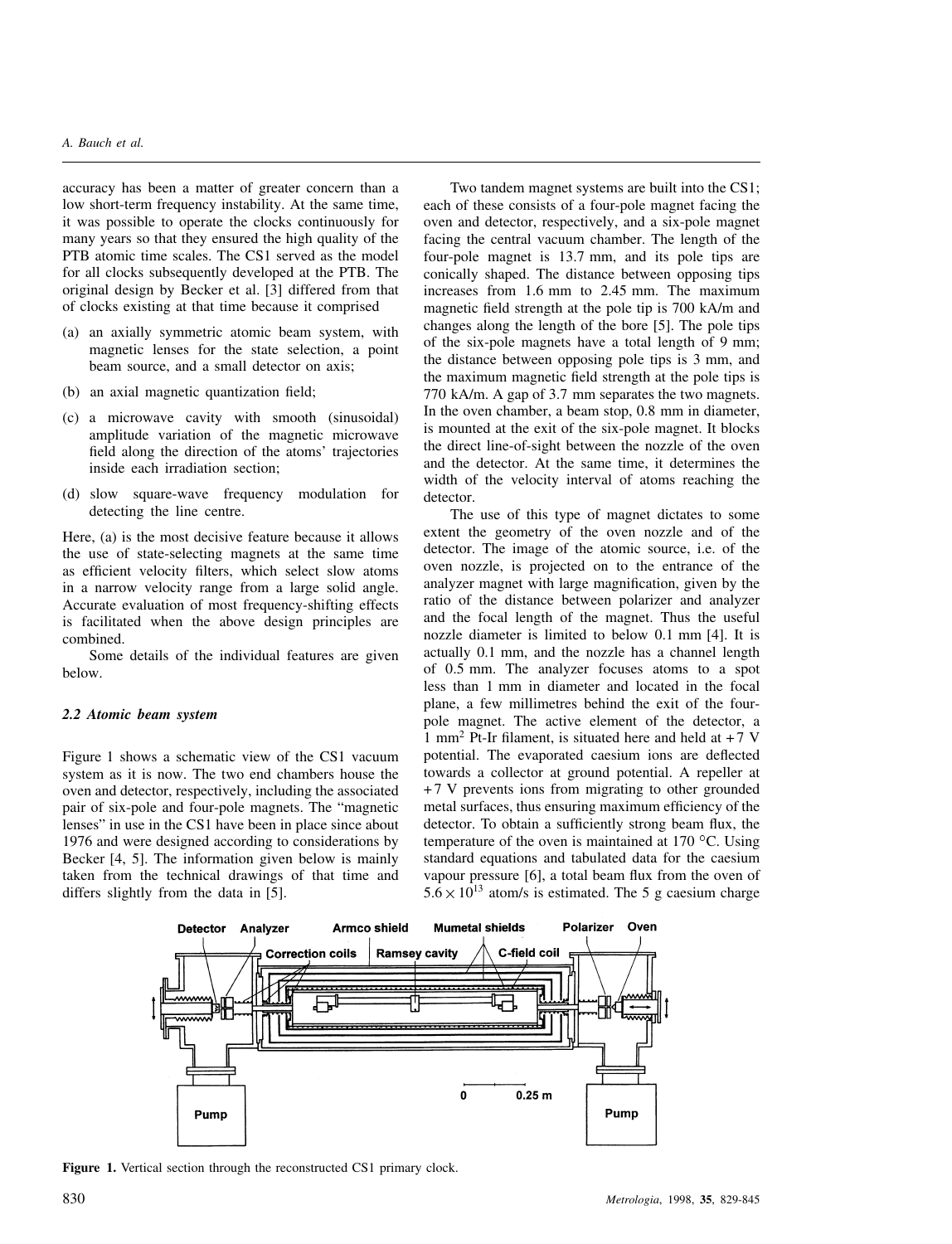of the oven should thus allow continuous operation until the year 2010.

During the recent refurbishment the atomic beam generating system was kept as it had been before, except that the detector was rebuilt. Thus the velocity distributions of the atoms in the Zeeman substates have remained almost unchanged [5]. The spectrum of the  $(\Delta F = 1, \Delta m_F = 0)$  microwave σ-transitions is shown in Figure 2. The resonance transitions are observed in a flop-out configuration: that is, atoms having made a microwave transition are deflected from the detector. A high-resolution record of the different lines enables the determination of the relative populations and the velocity distributions of the atoms in the  $m_F$  states. It turns out that less than 10 % of the atoms in the beam are in the "clock state",  $(F=4, m_F=0)$ . Figure 3 shows the velocity distributions of atoms in the states  $(F=4, m_F)$ ,  $m_F=0, \pm 1$ . The mean velocity of atoms in the clock state is 94.7 m/s and the velocity distribution has a relative full width at half maximum of 8.5 % (see Section 4.2 for the underlying numerical procedure). The large population asymmetry is a consequence of magnetic state selection and implies that a rather high strength of the quantization field is used. Thus a large separation in frequency between individual lines in Figure 2 has to be chosen in order to minimize Ramsey and Rabi pulling (see Sections 4.3.2 and 4.3.3).

## *2.3 Quantization field (***C***-field)*

The magnetic shield consists of three layers of Mumetal, 5 mm in thickness, and an outer soft-iron case of 10 mm thickness. Many years ago, the axial and transversal shielding factors were determined to be  $3 \times 10^4$  and greater than  $10^6$  [7], respectively. More recently, the axial shielding factor of the CS2 magnetic shield, of



**Figure 2.** Microwave resonance signals recorded in the CS1 with fixed microwave magnetic field amplitude which yielded the maximum amplitude  $A_0$ .  $A_m$  is the normalized resonance amplitude of the  $(4, m_F)$ – $(3, m_F)$  transition;  $f<sub>p</sub> - f<sub>0</sub>$  is the frequency detuning of the microwave probing frequency from the  $(4,0)$ – $(3,0)$  resonance frequency  $f_0$ .

essentially the same dimensions, was also found to be greater than  $2 \times 10^4$ . The quantization field, usually named the C-field, is generated by a solenoid, wound on to the aluminium vacuum chamber, and correction coils at each end. Throughout this paper, the term "field" is used for the magnetic flux density expressed in teslas. A single current supply unit is used for all coils, but only certain fractions of the current pass through the individual correction coils. In this way the region of excellent homogeneity has been extended to cover the full length of the microwave cavity. Figure 4 shows a plot of the residual field and the C-field inside the CS1; these data were recorded after the final field adjustment during clock assembly. The mean C-field strength is  $8.27 \mu$ T, and the relative inhomogeneity of the C-field within the region of the microwave cavity is  $2.7 \times 10^{-4}$ (rms). Two additional pairs of coils, located at both sides of the vacuum flanges which separate the end chambers and the main chamber of the CS1, are used to generate a guiding field outside the Mumetal shields, in continuation of the C-field up to the state-selecting magnets. Adiabatic atomic transport is thereby ensured (see Section 4.3.1).

## *2.4 Microwave cavity*

One of the most critical parts of a caesium atomic clock is the microwave cavity, because several requirements have to be met:

- (a) In order to minimize pulling effects, the resonance frequency of the cavity should coincide with  $f_0$ . Its sensitivity to temperature variations which occur inside the clock during operation should not degrade clock performance (see Section 4.4.2 on cavity pulling and 4.4.1 on phase difference).
- (b) The phase difference between the two interaction regions of the cavity should be stable, and the



**Figure 3.** Velocity distributions  $\rho_m(v)dv$  of atoms in the Zeeman states  $(4, m_F)$ ,  $m_F = 0, \pm 1$  (marked next to the curves). The area under the curves reflects the relative population of the states.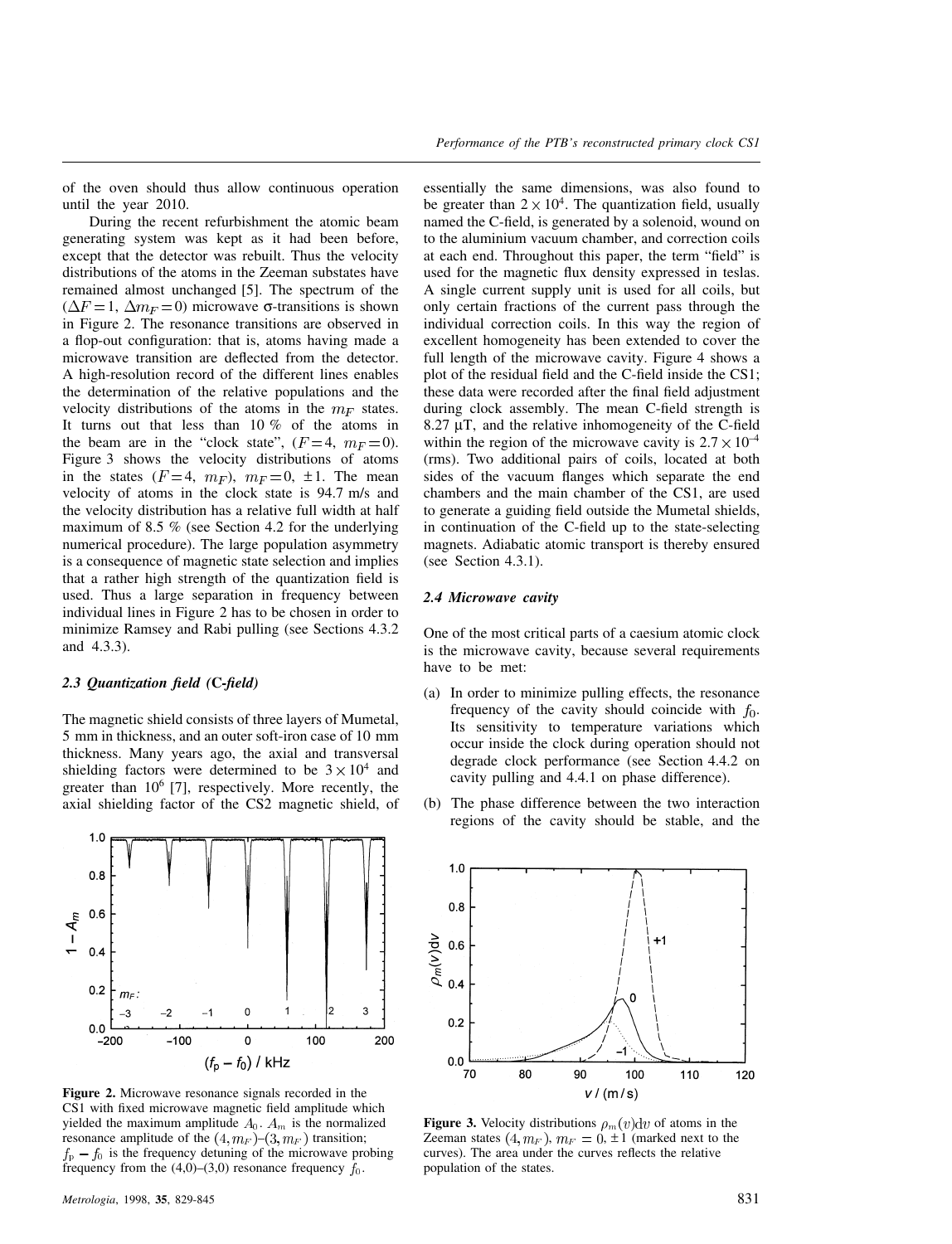

**Figure 4.** Plots of the axial magnetic field in the beam tube of the CS1. The position of the cavity, the magnetic shields, the solenoid and the correction coils are shown for clarity; (a) residual ambient field, C-field current off; (b) C-field after final adjustment of the current through the correction coils. In both cases, the origin of the ordinate has been shifted by different amounts.

phase gradients perpendicular to the atomic beam inside the irradiation sections should be known by experiment or theory and should be small.

(c) The mechanical and electrical design of the cavity, including its feed, should prevent microwave field leaks.

There is no doubt that the old CS1 cavity was imperfect with regard to these requirements, and recognition of this stimulated the decision to rebuild the clock. In contrast to the previous design of the CS1, the microwave cavity as a whole is now installed in the new central vacuum chamber. The cavity consists of the central waveguide, 28 half-wavelengths in length (28  $\lambda_g/2$  = 651.5 mm, where  $\lambda_g$  is the wavelength corresponding to  $f_0$  in a standard X-band waveguide), which is similar to the cavity used in other PTB clocks such as the CS3 [8] and the CSX [9]. Two terminal parts of ring-shaped design, as proposed by De Marchi et al. [10], are attached. Their length in the  $z$ -direction, as explained in Figure 5 (63.4 mm), is slightly in excess of 2.5  $\lambda_{\rm g}$ /2 and has been adjusted so that the joint with the central part coincides with a plane of zero longitudinal surface currents in the waveguide. The two interaction regions of length  $\ell$  = 23.3 mm are thus separated by the drift length  $L = 731.7$  mm.

The three parts of the cavity are joined by titanium screws, and all joints are equipped with soft metallic gaskets which efficiently suppress leakage of microwave fields through the slits. Cut-off tubes, 5 mm in diameter and 22.5 mm in length, reduce microwave leakage through the beam holes. An analysis of the modes inside the cut-off tubes yields a damping of 200 dB with respect to the field strength at the centre of the irradiation sections [8]. Measurements of the field as a function of distance into the tubes, made using a



**Figure 5.** End section of the CS1 microwave cavity. CO is the midpoint of the irradiation section and origin of the coordinate axes. The end sections have been machined from OFHC copper and the parts have been soldered together; dimensions are given in the text.

miniaturized loop antenna inside the tubes and a highly sensitive spectrum analyzer, supported this value.

Figure 5 is a diagram of one end section. The main purpose of the ring structure is to sustain a microwave field with a maximum magnetic field and a zero Poynting vector at CO, the midpoint of the irradiation section and the origin of the coordinate axes in Figure 5. The ring is strongly coupled to the straight part of the cavity. The dimensions of the ring have been chosen such that the coupling resonance is centred at about 9.2 GHz (full width at half maximum, about 200 MHz) and that four half-wavelengths fit into the ring. An unwanted high-Q resonance, which may lead to a shift of the symmetry point in the ring, is excited if there are small asymmetries between the two arms of the ring. Its resonance frequency is 9.5 GHz, clearly different from the normal working frequency. The mechanical dimensions of the end sections now in use differ slightly from those of the units studied previously [11]. More recently [12], it was pointed out that, in view of the dependence of the end-to-end phase difference on cavity dimensions, it would have been even more advantageous to choose the dimensions such that the coupling of the ring is anti-resonant.

Close to the beam axis, the microwave magnetic field component  $B_z$ , parallel to the C-field, is described by

$$
B_z(z) = B_0 \cos(\pi x/d) \cos(\pi z/\ell). \tag{1}
$$

Here,  $B_0$  is the maximum of the microwave magnetic field which is parallel to the  $z$ -axis in CO,  $\ell$  is the length of the irradiation section ( $\ell$  = 23.3 mm), and d is one-quarter of the ring circumference  $(d=22.2 \text{ mm})$ . The transverse magnetic microwave field  $B_x$  which is responsible for the excitation of the (extremely weak)  $\Delta F = 1$ ,  $\Delta m_F = \pm 1$ ,  $\pi$ -transitions, is given by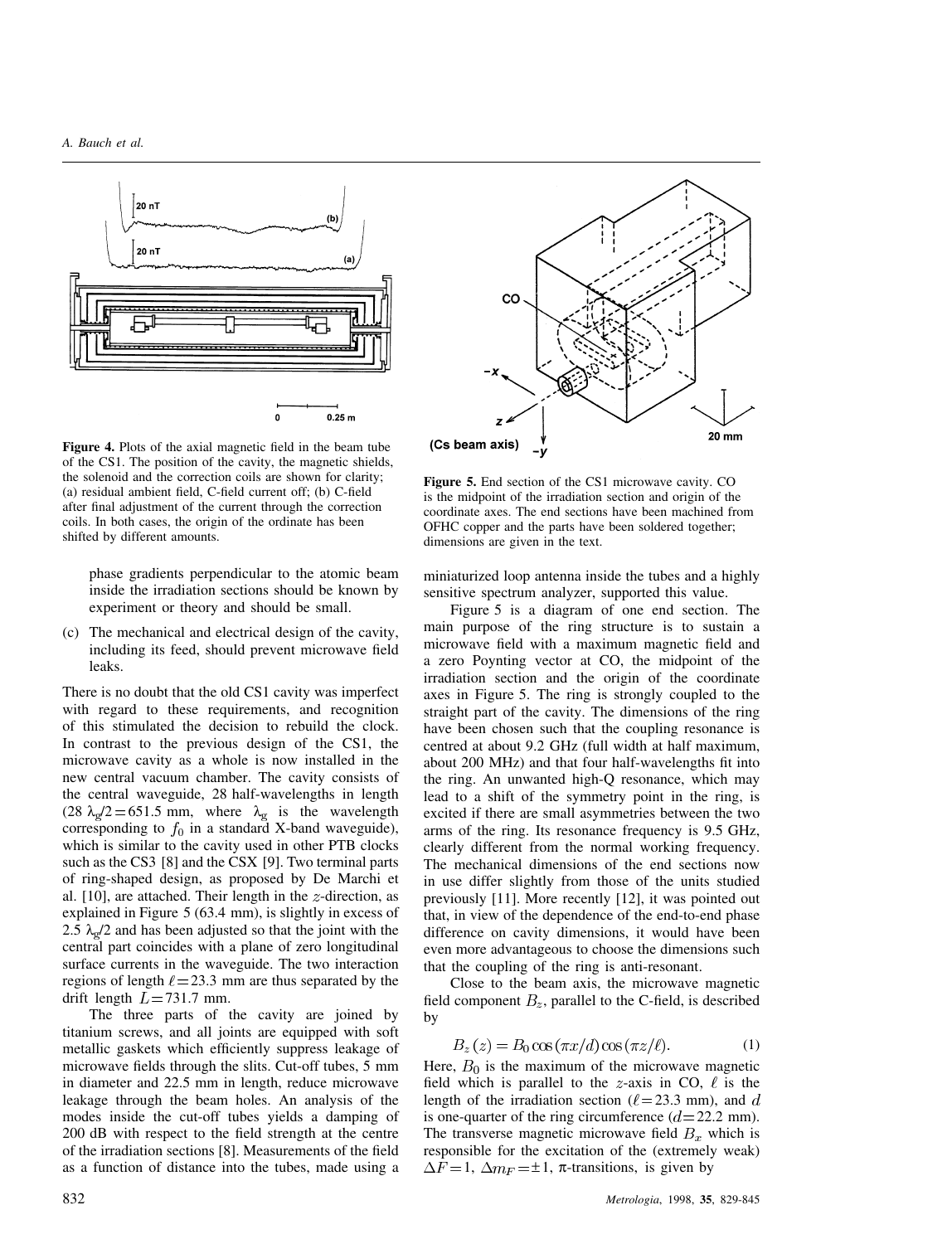

**Figure 6.** Predicted spatial phase variation for standard X-band copper waveguide in two different configurations: (a) atomic beam passing at a distance of  $\lambda/2$  from the waveguide short and (b) beam passing at the phase minimum in a ring cavity (reproduced from [10]).

$$
B_x(z) = -B_0(d/\ell)\sin(\pi x/d)\sin(\pi z/\ell). \tag{2}
$$

Thus  $B_x(z)$  depends almost linearly on the distance x of the trajectories of the atoms from the symmetry line,  $x=0$ , whereas  $B_z(z)$  is practically independent of x. The line shape of the  $\sigma$ -transitions ( $\Delta F = 1$ ,  $\Delta m_F = 0$ ) agrees well with a field shape described by (1), whereas the line shape of the  $\pi$ -transitions ( $\Delta F = 1, \Delta m_F = \pm 1$ ) is slightly distorted, probably [13] as a result of beam holes in the cavity (see Figure 13).

The spatial variation of the phase of the microwave field around CO in the  $x$ -direction is predicted to be quadratic [10], as can be inferred from Figure 6. For comparison, the figure includes the linear phase gradient prevailing in a corner-shaped end section of a standard X-band copper waveguide, as employed in the CS2 and CS3 clocks of the PTB (see for example [8]). The ring-shaped cavities thus appear very promising. An experimental investigation of these cavities did not show full agreement with the predictions and this is discussed in detail in Section 4.4.1, in which the determination of the end-to-end phase difference of the CS1 is outlined.

The resonance frequency of the cavity was tuned to agree with  $f_0$  in vacuum at a temperature of 297 K with an uncertainty of 1 MHz. Because the value of the loaded Q is low, at 450, typical temperature variations do not cause detuning, which would entail significant cavity pulling or power shift, as detailed below.

## *2.5 Electronics*

In the CS1, a commercial 5 MHz BVA voltagecontrolled quartz oscillator (VCXO) is slaved by means of the control loop to yield an output frequency in accordance with the definition of the second. The control loop in Figure 7 shows the following elements:

VCXO, frequency-synthesis unit, caesium-beam tube and signal-processing unit. The design criteria have been laid down in [14]. In the frequency-synthesis unit the signal of the VCXO at  $f_n = 5$  MHz is converted to the signal in the microwave region at frequency  $f<sub>p</sub>$ . It is

$$
f_{\rm p} = 1840 \, f_{\rm n} - f_{\rm s} = f_0 + f_{\rm e},\tag{3}
$$

with  $f_e = 2.918$  592 Hz and  $f_0 = 9$  192 631 770 Hz.

In closed-loop operation,  $f<sub>p</sub>$  is steered to the actual line centre of the clock transition, which differs from  $f_0$  by the sum of all systematic frequency shifts. This implies that  $f_e$  is approximately equal to the frequency shift due to the quadratic Zeeman effect (by far the largest of the systematic effects), which in turn is dictated by the C-field of about  $8.27 \mu$ T. The adjustment of the C-field strength is explained in the following section. Ultimately, the value of  $f_s$ and thus that of  $f_e$  is determined by the frequencysynthesis electronics [14]. The numerical value for  $f_e$ in (3) is strictly valid only in the long-term average and assuming zero uncertainty. To determine the line centre, the frequency  $f<sub>p</sub>$  is square-wave modulated with a modulation period  $T_{\text{m}}$  of 260 ms. The total time constant of the control loop is about 30  $T_{\text{m}}$ . The modulation width can be set to  $f_{\text{H}} = 62$  Hz, which corresponds to the width  $W$  of the central Ramsey fringe, or  $f_{\text{H}} = 186 \text{ Hz}$  (3 *W*). When the modulation width  $f_{\rm H}$  is changed, some systematic frequency shifts may emerge, as explained in Section 3. More details of the electronics are given in Section 4.5.

To summarize this section, Table 1 specifies the operational parameters of the CS1.

**Table 1.** Operational parameters of the CS1.

| Oven temperature                           | 170 °C                                |
|--------------------------------------------|---------------------------------------|
| Cs charge and its lifetime                 | 5 g; 13 a                             |
| Mean atomic velocity                       | $94.7 \text{ m/s}$                    |
| Width of velocity distribution             | $8.2 \text{ m/s}$                     |
| Interaction length $\ell$ of cavity        | 2.327 cm                              |
| Separation $L$ between interaction regions | 73.2 cm                               |
| Linewidth of clock transition              | 63.2 Hz                               |
| Mean C-field strength                      | $8.27 \text{ }\mu\text{T}$            |
| Frequency instability $\sigma_u(\tau)$     | $5 \times 10^{-12}$ $(\tau/s)^{-1/2}$ |

## **3. Operation of the CS1**

As in the past, the CS1 is operated as a primary clock. The quartz oscillator in the CS1 control loop is the physical source of the 1 pps signal T(CS1) and of 5 MHz signals used for frequency comparisons. The time difference  $[UTC(PTB) - T(CS1)]$  was arbitrarily set to 20 000 ns on 1 May 1997, Modified Julian Day  $(MJD) = 50569$ . It is impossible to guarantee the uncertainty stated below without repeated control of the experimental parameters of the clock. Therefore the C-field strength is determined from a measurement of the Zeeman frequency (see Section 4.1.1) and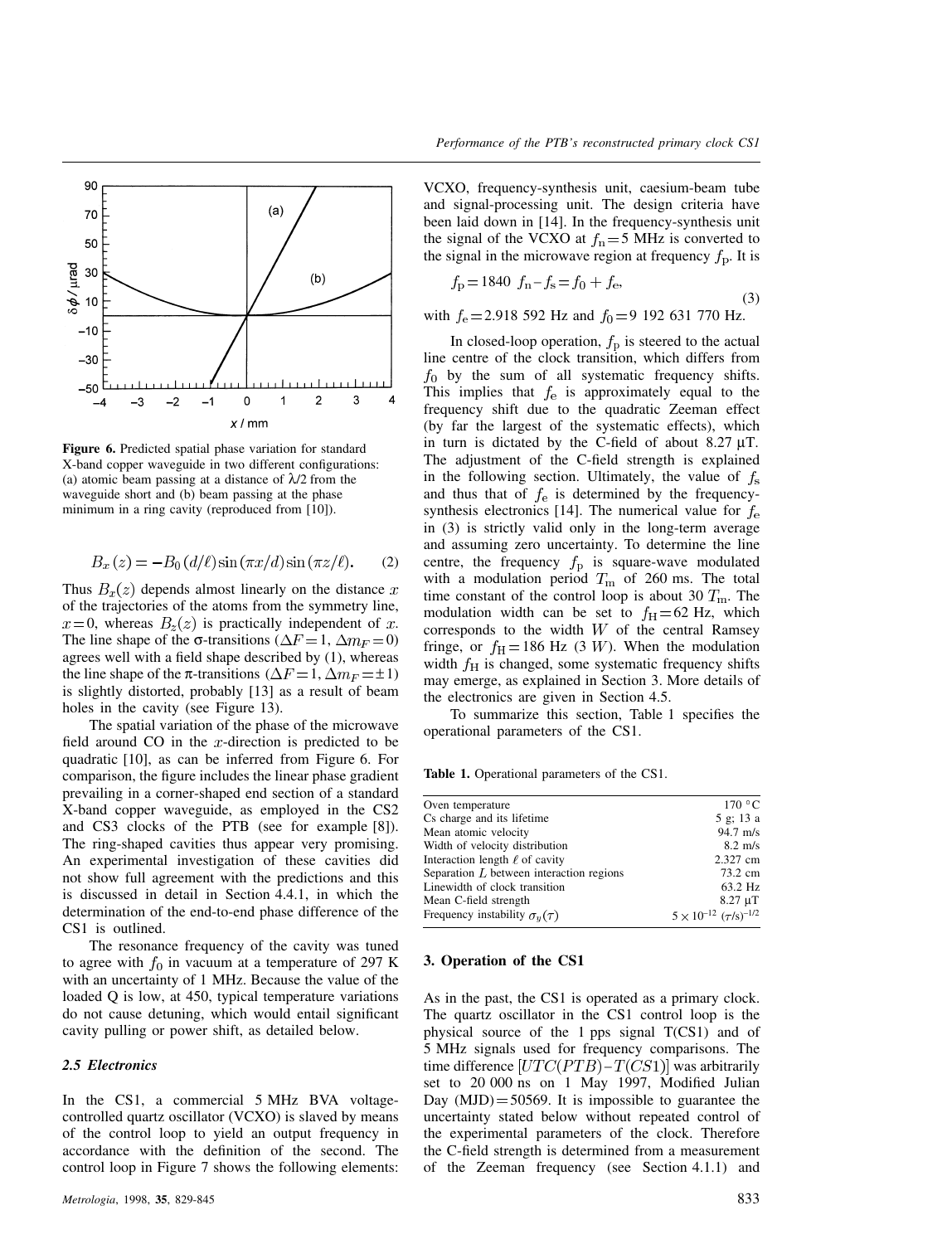

**Figure 7.** Electronic system used to lock the frequency of the 5 MHz voltage-controlled quartz oscillator (VCXO) to the atomic resonance in the CS1; DSO is the dielectrically stabilized oscillator.

the microwave power level is determined from the response of the atoms at resonance,  $f_p \approx f_0 + f_e$ , with a Type A uncertainty of about 0.3 dB. Both quantities are manually set to the appropriate level. A linewidth measurement gives the mean velocity, and the correction for the quadratic Doppler effect is applied according to the measurement result (see Section 4.2). Such "normal" servicing is typically carried out twice per week, as can be inferred from Figure 8 (101 points in 360 days). The spectral purity of the microwave signal and a few signals in the electronics are recorded in order to monitor the correct functioning of the equipment, usually on the occasion of a beam reversal event, about once every eight weeks (see Figure 15). In this case, the two end chambers are interchanged in position. This can be accomplished without breaking the vacuum in the three main sections of the apparatus, but clock operation has to be interrupted for about 6 hours. Of course, the control loop has to be opened during all service work. In order to avoid a loss of coherence in the 5 MHz signal and a time step in  $T(CS1)$ , the quartz oscillator is phase-locked during the servicing work to an external 5 MHz signal from one of the PTB atomic clocks whose frequency differs from that of CS1 by less than  $2 \times 10^{-14}$ . The accumulated time error in this slaved mode thus is about 100 ps during the one-hour period required for "normal" servicing work. If the interruption lasts longer, such as after a beam reversal, the time difference  $[UTC(PTB) - T(CS1)]$  is reset to the predicted value with a precision of 100 ps.

After each beam reversal, the C-field strength has to be readjusted. As explained above, the sum of the corrections due to the quadratic Zeeman effect, the quadratic Doppler effect, cavity phase difference,



**Figure 8.** Measured deviation  $\delta f_{\rm Z}$  between actual and nominal value of the Zeeman frequency  $f_Z$  as a function of time. Measurements were taken once every 2 to 4 days from MJD 50569 to MJD 50925. A deviation  $\delta f_Z$  of 1 Hz would indicate that in the preceding time interval the clock frequency was in error by  $1 \times 10^{-14}$ 

and gravity, has to be made equal to  $-f_e/f_0$  (3). In particular, as the frequency shift due to the cavity phase difference is opposite in sign in the two beam directions, the C-field strength has to be changed by about 0.1 % after each beam reversal.

A dependence of the clock frequency on  $f<sub>H</sub>$  would be present in case of a sloped baseline on which the Ramsey fringes are superimposed. This would occur if the cavity is coarsely detuned from  $f_0$  or if the Cfield strength is much smaller than its nominal value. When spurious microwave fields are present in the beam tube one might also expect a dependence of the clock frequency on  $f_H$ , in particular when they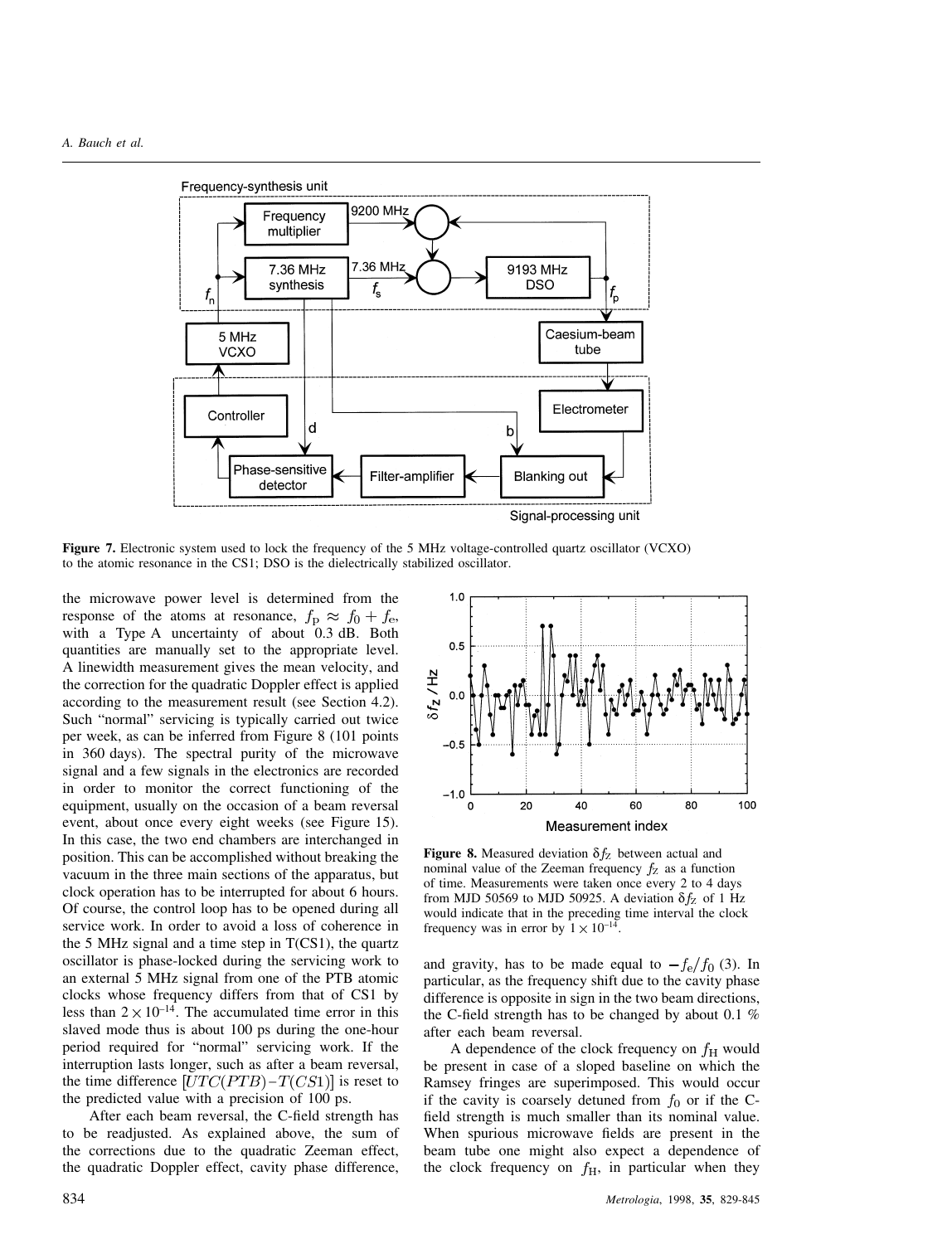are combined with non-optimum microwave excitation (see Section 4.3.1). Therefore  $f_{\rm H} = 3$  W was frequently used during the first operation of the modernized CS1, until May 1997, and occasionally thereafter.

Based on knowledge of the velocity distribution and the end-to-end phase difference, and assuming only minor cavity detuning from  $f_0$ , one can predict the frequency dependence on microwave power for both beam directions and both values of  $f_{\rm H}$ . At a microwave power level 3 dB above optimum, the maximum predicted frequency shift is  $-3 \times 10^{-15}$ . At this power level, the CS1 frequency instability is increased by a factor of 1.6, still sufficient for reliable operation of the clock electronics. Microwave power variations have thus been introduced and results have shown a deviation by up to a factor of two from the predictions (see Section 4.3.1), even after all detectable microwave leaks had been removed. Nevertheless, these data have been included in the total sample presented in Section 5.

# **4. Frequency corrections**  $F_i$  and estimation **of their uncertainties**  $\delta F_i$

The evaluation of the CS1 uncertainty has mainly been carried out along the lines previously published for the CS3 [8]. Treatment has to a certain extent been influenced by De Marchi's paper [15], and for exhaustive theoretical explanations the reader is referred to [6]. The frequency corrections and their uncertainties have been compiled in Table 2 and are dealt with in some detail below.

# *4.1 Frequency shifts related to external fields*

# *4.1.1 Magnetic field: quadratic Zeeman effect*

The presence of the C-field  $B<sub>C</sub>$  in the interaction region increases the clock transition frequency by  $f_C = 0.0427$  Hz  $(B_C/\mu T)^2$ . The determination of the relative frequency correction,  $F_C = -f_C/f_0$ , comprises measurements of the mean C-field strength, its inhomogeneity and its temporal instability. Before clock operation was started the relative inhomogeneity was inferred to be  $2.7 \times 10^{-4}$  (rms) from plots of the

|  |  |  |  |  |  |  | <b>Table 2.</b> CS1 frequency corrections and their uncertainties. |
|--|--|--|--|--|--|--|--------------------------------------------------------------------|
|--|--|--|--|--|--|--|--------------------------------------------------------------------|

| Cause of<br>frequency shift        | correction | $10^{15}$ × Relative $10^{15}$ × Relative<br>uncertainty |
|------------------------------------|------------|----------------------------------------------------------|
| Quadratic Zeeman effect            | $-317,500$ |                                                          |
| Stark effect (thermal radiation)   | 17         | 0.5                                                      |
| Quadratic Doppler effect           | 50         | 0.5                                                      |
| Majorana transitions               | 0          | 2                                                        |
| Ramsey pulling                     | 0          | 3                                                        |
| Asymmetry of microwave<br>spectrum | 0          | 0.2                                                      |
| Cavity phase difference            | 310        | 6                                                        |
| Cavity detuning                    | 0          | 0.3                                                      |
| Electronics                        |            |                                                          |

axial field component as shown in Figure 4. Later, the central Ramsey fringes were centred on top of the Rabi pedestals of the magnetic-field-dependent microwave transitions by adjusting the currents through the correction windings at the ends of the C-field coil. Thereafter, the field averaged over the two irradiation sections differs from the mean field in the drift region by less than  $3 \times 10^{-6}$ , relatively. The total Type B uncertainty of  $F_C$  is, at most,  $1 \times 10^{-15}$ .

A Type A contribution to the uncertainty was determined by repeated determinations of  $F_{\rm C}$ . It is common practice to determine  $F_C$  from a measurement of the Zeeman frequency  $f_Z$ , i.e. the separation between the  $(4,1)-(3,1)$  and the  $(4,0)-(3,0)$  transitions. The following is valid:

$$
F_{\rm C} = -8(f_Z/f_0)^2 (1 + f_Z/f_0)
$$
  
and  $\delta F_{\rm C} \approx -16 f_Z \delta f_Z/f_0^2,$  (4)

where  $\delta f_Z$  represents a small variation of  $f_Z$ . In Figure 8 the results of  $f_Z$  measurements are plotted as a time series, the 101 measurements being fairly equally distributed within the time interval MJD 50569 to MJD 50925. A histogram plot of the result (Figure 9) confirms that the individual measurements are normally distributed around a mean of –0.03 Hz. The standard deviation of 0.24 Hz (relative value  $\approx 4 \times 10^{-6}$ ), thus corresponds to a Type A uncertainty of  $3 \times 10^{-15}$  during time intervals between checks of the magnetic field. This contribution should, however, average to zero with time and is therefore not included in Table 2.

#### *4.1.2 Electric fields: Stark effect*

Static electric fields inside a grounded and highlyconductive metal enclosure are generally considered to be so small that no significant frequency shift due to the dc Stark effect should occur [6]. The electric fields of thermal radiation emitted from the surface of the enclosure are, however, known to produce a significant frequency shift due to the ac Stark effect,  $f_{\text{acs}}$  [16]. The theoretical predictions were verified experimentally with a 10 % accuracy in 1996 [17], more recent measurements of the dc and ac Stark effects allow  $f_{\text{acS}}$  to be estimated with an uncertainty which is principally limited by the uncertainty of the temperature measurement and of the spectrum of the prevailing radiation [18]. According to [17, 18], the clock transition frequency is shifted by

$$
f_{\text{acS}} = -1.573(3) \times 10^{-4} \,\text{Hz} \times (T/300 \,\text{K})^4 \times
$$
  
[1 + 0.0014 (T/300 \,\text{K})^2] (5)

in the presence of thermal radiation from a perfect black body at temperature  $T$ .

The inner structure of the CS1 can be seen in Figures 1 and 4. Three Pt-100 thermoresistors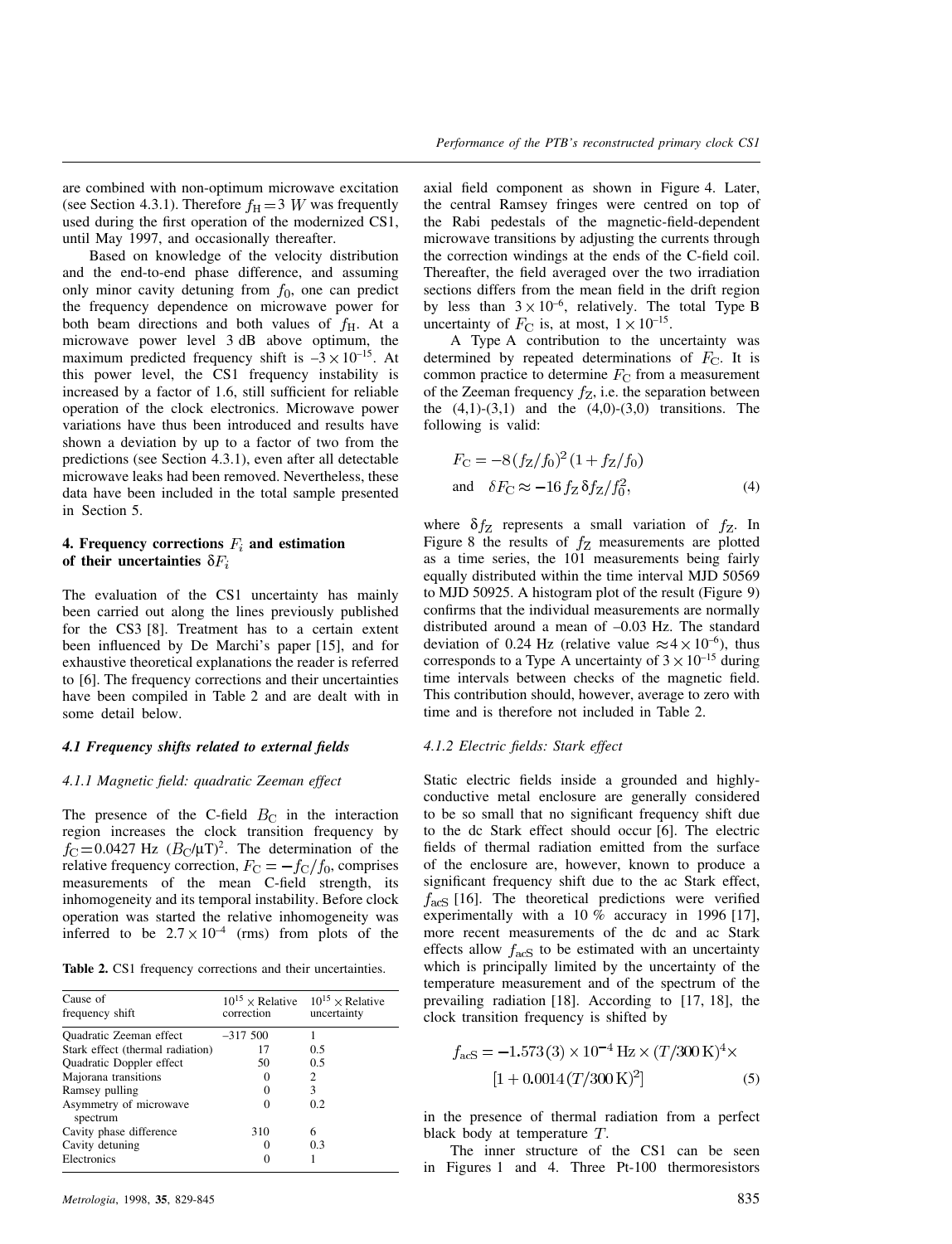

**Figure 9.** Measured deviation  $\delta f_{\rm Z}$  between actual and nominal value of the Zeeman frequency  $f_Z$ , plotted as a histogram. Measurements were taken once every 2 to 4 days from MJD 50569 to MJD 50925. A normal distribution apparently describes the data quite well.

have been attached to the outside of the C-field support cylinder whose inner surface determines the intensity and spectrum of the thermal radiation. The temperature is thus known to be 297.0 K, with a Type B uncertainty of 0.5 K, estimated from the specifications of the thermoresistors and the apparent temperature distribution along the C-field support. The surfaces in the oven and detector end chambers are at a temperature somewhat higher than that of the main chamber. Geometric considerations have led to the conclusion that the radiation field is that of a nearly perfect black body at 297.0(5) K, with a relative standard uncertainty in the emissivity of 2 %. The correction  $F_{\text{acs}} = -f_{\text{acs}}/f_0$  is thus  $16.7 \times 10^{-15}$  with a Type B uncertainty of  $0.5 \times 10^{-15}$ . Continuous monitoring of the mean temperature in the CS1 revealed variations of less than 0.5 K peak-to peak over the last 10 months, except for a few days in mid-August 1997, when temperature control in the clock hall failed. Thus, the Type A uncertainty is negligible. The correction  $F_{\text{acs}}$  is included in Table 2, but is not routinely applied either to the CS1 clock data or to the CS2 and CS3 clock data. Thereby a frequency step has been avoided in the PTB Free Atomic Time Scale TA(PTB), which has been directly derived from the primary clocks for two decades.

## *4.1.3 Gravitational fields*

General relativity predicts a relative increase in the frequency of a clock operated above the rotating geoid, of  $1.09 \times 10^{-16}$  m<sup>-1</sup> [19]. The CS1 is designed to contribute to the formation of TAI. TAI is a *coordinate* time scale, with the SI second, as realized on the rotating geoid, as its scale unit. A relative frequency correction  $F_G$  of  $-8.7 \times 10^{-15}$  is thus applied to the CS1 frequency, allowing for the 79.5 m height of the



**Figure 10.** Ramsey pattern of the clock transition as recorded in the CS1.  $A_0$  is the normalized resonance amplitude;  $f_{\rm p} - f_0$  is the frequency detuning of the microwave probing frequency from the (4,0)–(3,0) resonance frequency  $f_0$ .

CS1 atomic beam above the geoid. As the height can easily be inferred from nearby geodetic reference points whose common reference is the Amsterdam zero sea level, the uncertainty of  $F<sub>G</sub>$  is of the order of  $10^{-16}$ . As an academic aside, it should be mentioned that the correction  $F<sub>G</sub>$  is not significant for the realization of the *proper* second and thus need not be included in the total uncertainty budget of the clock.

## *4.2 Time dilation: relativistic Doppler effect*

Special relativity predicts that due to time dilation the clock frequency observed in the laboratory frame is shifted by

$$
f_{\rm D} \approx [-v^2/(2c)^2] \times f_0 \tag{6}
$$

compared with the eigenfrequency in the rest frame of the atoms,  $f_0$ , when the atoms move with velocity v in the clock. It is known that the recorded Ramsey pattern of the clock transition, which is shown in Figure 10, contains the information necessary for estimating  $v$ and thus  $f<sub>D</sub>$ . The simplest approach makes use of the fact that in the case of optimum excitation, i.e. when the (fictive) atomic spin [6] is rotated by  $\pi/2$  in each irradiation section of the cavity, the mean velocity  $\langle v \rangle$ of atoms contributing to the resonance signal is related to the linewidth  $W$  of the central Ramsey fringe by

$$
\langle v \rangle = 2L_{\rm C}W,\tag{7}
$$

where  $L_{\text{C}}$  is the effective drift length of the cavity  $(L<sub>C</sub> = L + 1.204 \ell)$ , for a monokinetic beam [20]. In the case of the CS1,  $W = 62.92$  Hz,  $L<sub>C</sub> = 0.760$  m, thus  $\langle v \rangle$ , as defined by (7), is 95.6 m/s. By inserting  $\langle v \rangle$  in (6),  $F_D = -f_D/f_0$  is found to be  $51 \times 10^{-15}$ . Because the width of the velocity distribution is less than 0.1  $\langle v \rangle$ , the mean squared velocity  $\langle v^2 \rangle$  [to be inserted in (6)] and  $\langle v \rangle^2$  from (7) differ by only about 1 %, and any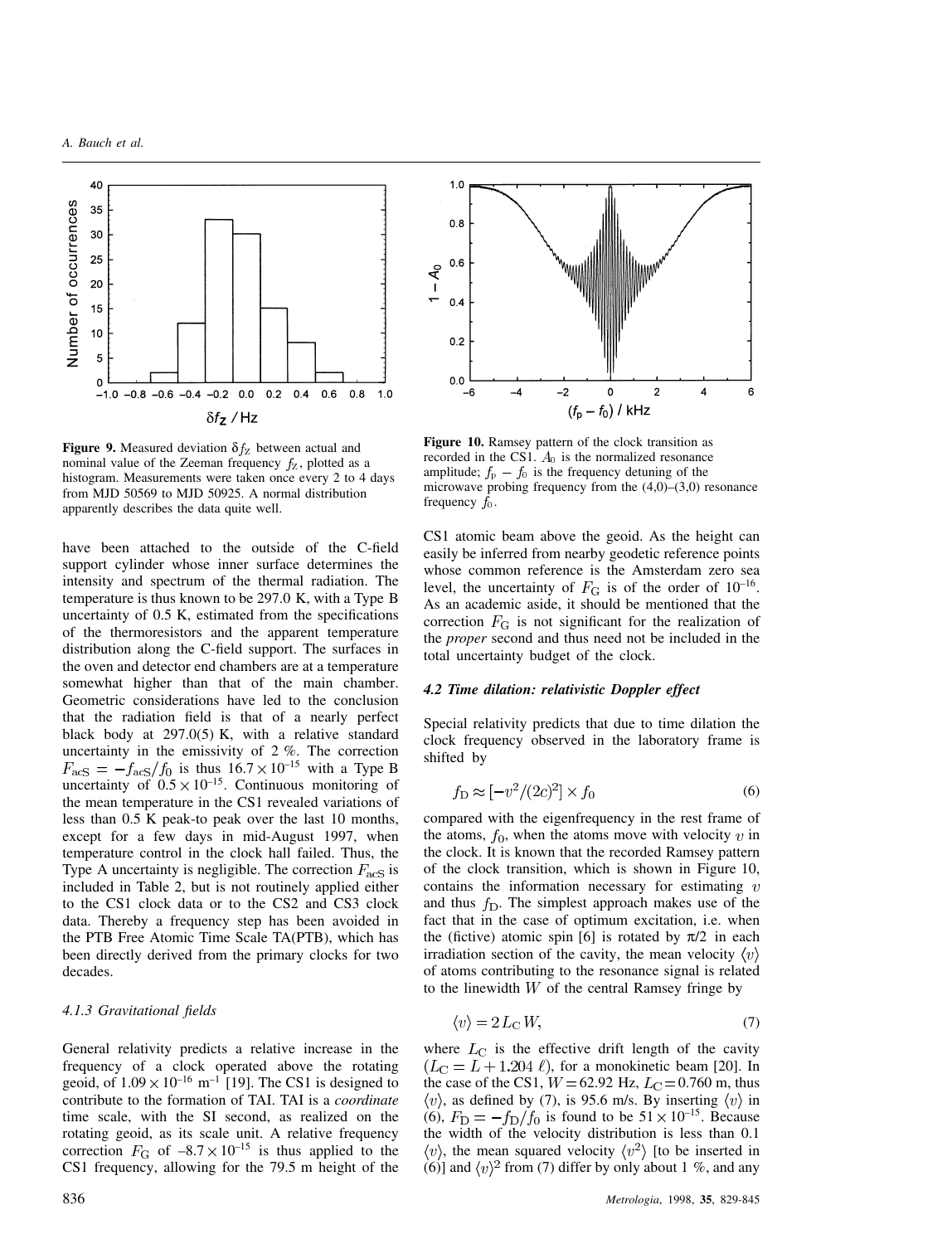detailed calculation of the velocity distribution  $\rho(v)dv$ and of  $F<sub>D</sub>$  will thus result in  $F<sub>D</sub>$  being equal to the above value to within one or two parts in  $10^{15}$ . For completeness, the essentials of the numerical treatment of the Ramsey pattern are repeated from a previous paper [21].

In a first step it is assumed that the central portion of the Ramsey pattern is described by

$$
P_2 = \frac{1}{2} \int_0^\infty \rho(T') \{1\} [1 + \cos(\varOmega_0 T')] dT',\tag{8}
$$

where  $\rho(T)dT$  is the distribution of times of flight through the section of length  $L_c$ , and  $\Omega_0 = 2\pi (f_p$  $f_0$ ). The numerical factor {1} replaces  $\sin^2(2b\tau)$ , where  $b$  is the Rabi frequency as defined in [22] and  $\tau$  is the time of flight through one irradiation section. This so-called optimum excitation,  $\sin^2(2b\tau) = 1$ , which gives the maximum amplitude of the central Ramsey fringe, can be established with an uncertainty of about 0.3 dB. From a cosine transform of (8),  $\rho(T)$ is obtained and converted to  $\rho(v)$ . In an iterative step,  $\rho(v)$  is divided by  $\sin^2(\langle v \rangle / (v \pi/2))$  to obtain a new distribution which turns out to be only marginally wider than  $\rho(v)$ . Here  $\langle v \rangle$  denotes the velocity average over  $\rho(v)$ . In Figure 11 the final distribution  $\rho_0(v)dv$  for the atoms in state (4,0), and the difference between the two iterations,  $\delta \rho_0(v) dv$ , are illustrated. The above replacement has obviously been essentially correct for all contributing velocities.  $\rho_1(v)dv$  and  $\rho_{-1}(v)dv$  are shown in Figure 3.  $\rho(v)$  is used to calculate the transition probability  $P_1$  as a function of  $f_p - f_0$ . As the analytical relation for  $P_1$  (e.g. equation 5.2.35 in [6]) does not apply to the case of a sinusoidal variation of the magnetic microwave field along the atoms' trajectories in the irradiation sections, a discretization procedure is applied. The amplitude  $b(z)$ , equal to  $b(z)$  =  $\pi$   $\mu_{\rm B}$   $B_z(z)/h$  for the clock transition, is decomposed into p segments, each of constant amplitude. Here,  $\mu_B$  is the Bohr magneton and  $h$  the Planck constant. For each of the segments the analytical solution can be written as a  $3 \times 3$  matrix. The full solution for one velocity then is the product of  $p+1+p$  matrices, the middle one for the drift region.  $p = 40$  is sufficiently exact. Summation over the (typically 110) velocity intervals allows the line shape of the  $\sigma$ -transition to be calculated; this method can be adapted also to the  $\pi$ -transitions. The same procedures can be used to calculate frequency shifts from  $P_1(f_p - f_0 = f_H/2)$ ,  $P_1(-f_H/2)$ , and the slope  $dP_1(f_H/2)/df_p$ . The second-order Doppler effect, phase differences, cavity detuning and spatially variable atomic resonance frequency can be modelled in the calculations. In addition, the influence of microwave power and of a sloped baseline, and the dependence of the apparent line centre on the modulation width  $f_{\rm H}$ , can be checked. Examples of these calculations are mentioned below in Section 4.3.



**Figure 11.** Velocity distribution  $\rho_0(v)dv$ , obtained iteratively as explained in the text by correcting for the term  $\sin^2(2b\tau)$ which was replaced by 1 in (7), and plot of  $20\left[\delta\rho_0\left(v\right)\mathrm{d}v\right]$ , shifted upwards by 0.1.

Here, we concentrate on the second-order Doppler effect.  $F_D$  is calculated to be  $49.8 \times 10^{-15}$  with a Type B uncertainty of  $0.5 \times 10^{-15}$ . The estimated uncertainty includes variations of the microwave power during recording of the Ramsey patterns and variation of the noise in the input data by variation of the signal integration time per frequency step. The reader may compare the final value of  $F<sub>D</sub>$  with the results of the first approach made at the beginning of this section. The situation would be much less advantageous if the velocity distribution were equal or close to the modified Maxwell-Boltzmann distribution, as is the case when state preparation is performed by optical pumping. Much more effort has been found to be indispensable in this case to determine  $b$  while recording the Ramsey pattern and to obtain an acceptably low uncertainty in  $F<sub>D</sub>$  [23, 24]. An analysis of the methods applied in [23, 24] revealed that they are less suitable in the case of a narrow velocity distribution and would not reduce the above uncertainty in the determination of  $F_{\rm D}$ .

One problem is to determine the correct value of  $L_c$  in the case of a velocity distribution of finite width [20]. The smallest deviation between recorded and calculated Ramsey patterns was obtained with  $L_c = L + 1.196 \ell$ . The first side lobe of the clock transition Ramsey pattern, corresponding to  $\Omega_0 T = \pi$ in (8) ( $P_2 = 0$ , maximum beam signal), has a frequency separation W' from the line centre,  $\Omega_0 T = 0$ , which is almost equal to  $W$ . During clock operation, servicing includes a measurement of  $W'$  again using slow squarewave frequency modulation around  $f_{\rm p} - f_0 = W'$ , as  $W'$  is a good measurement quantity and more easily accessible than  $W$  itself. However,  $W'$  is sensitive to the modulation width  $f_H$  chosen in the measurement, as follows from experiment and calculations. Figure 12 proves that the experimental results nicely follow the theoretical prediction. On the one hand, this again gives confidence in the corrections of the numerical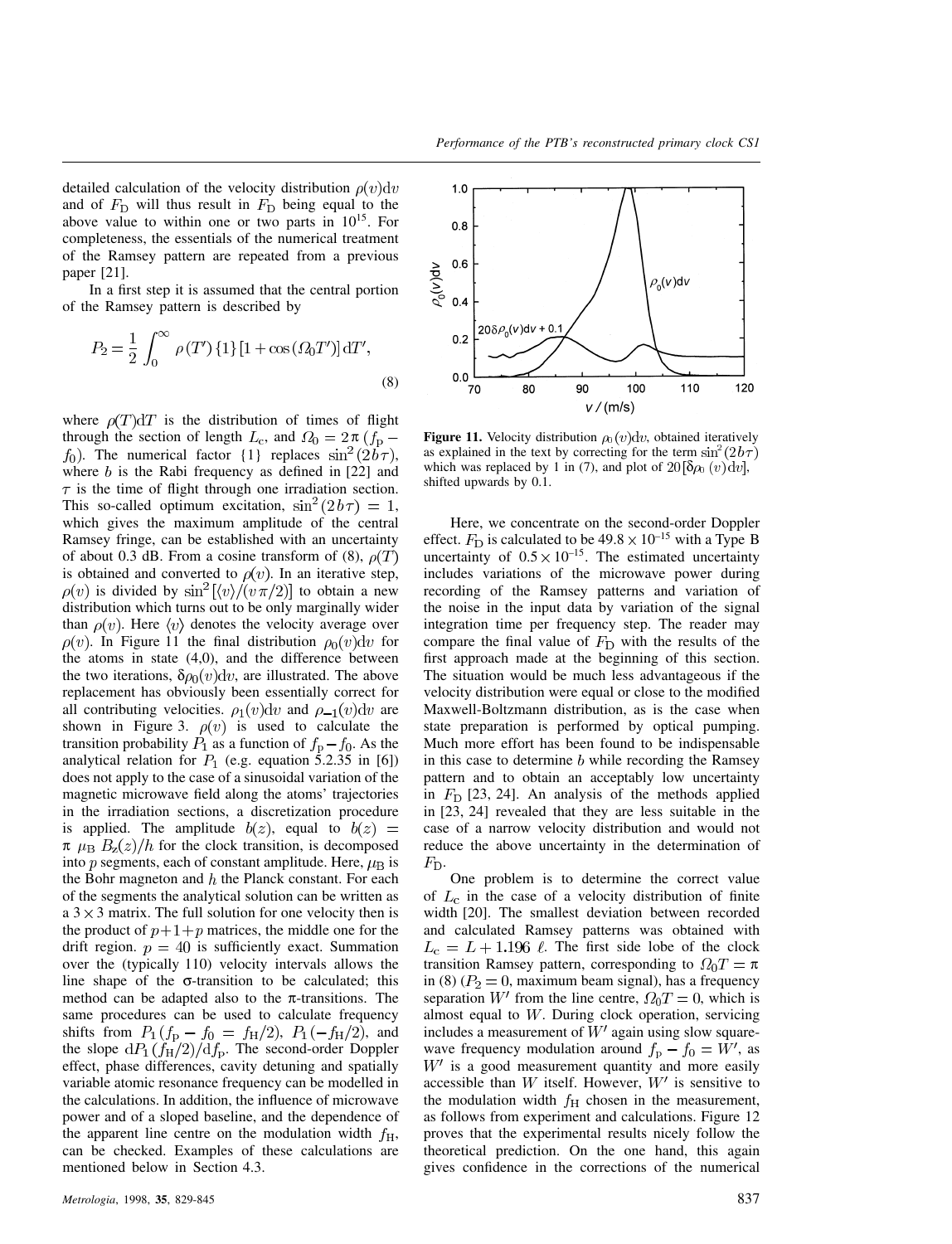

**Figure 12.** Frequency separation  $W'$  of the centre of the first side lobe of the clock transition Ramsey pattern from  $f_0$ as a function of the modulation width  $f_{\rm H}$ .  $\nabla$ , measurement results with measurement uncertainty;  $\bullet$ , calculation, based on  $\rho_0(v)dv$  from Figure 11.

treatment outlined above. On the other hand, one can find the required relation between  $F_D$  and  $W'$ :  $F_{\rm D} = 1.3 \times 10^{-17} \times (W'/\text{Hz})^2$  is valid at  $f_{\rm H} = 62$  Hz.  $W'$  has not changed by more than 0.2 Hz throughout routine operation of the CS1. It can be affected significantly by deliberate modifications of the beam optics, such as the distance between the oven nozzle or the detector filament, respectively, and the nearby magnetic lens. Changes in  $W'$  have not been found to be correlated with beam reversals.

# *4.3 Frequency shifts related to the multilevel structure of* **133Cs**

The <sup>133</sup>Cs atom has sixteen ground-state sublevels with quantum numbers  $F = 4$ ,  $m_F = -4, \dots, +4$ and  $\overline{F} = 3$ ,  $m_F = -3, \dots, +3$ . Typically, the clock transition is considered as being excited in an isolated two-level system, but no perfect isolation is possible. Three kinds of couplings among the various sublevels may lead to frequency shifts of the clock transition.

- (a) Inhomogeneous static magnetic fields along the beam path between polarizer and analyzer may induce Majorana transitions  $(\Delta F = 0, \Delta m_F \neq 0)$ .
- (b) Microwave magnetic field components transversal to the quantization field are unavoidable because of the transverse extension of the atomic beam and the field mode in the cavity [see (2)]. The frequency shift which may result is known as Ramsey pulling [25].

In both cases, an atom leaving the polarizer magnet in a certain initial state  $(4, m_F)$  can reach its final state in which it is detected along various paths in the quantum space [26]. As the paths are indiscernible, the transition amplitudes interfere, affecting the clock transition Ramsey pattern.

(c) Easier to explain is frequency pulling due to the asymmetry of the neighbouring  $\sigma$ -transition lines, shown in Figure 2. Even if a frequency close to  $f_0$  is fed to the cavity there is a non-zero probability that the neighbouring  $\sigma$ -transitions are excited. The corresponding frequency shifts have been designated Rabi pulling [27].

### *4.3.1 Majorana transitions*

Frequency shifts due to Majorana transitions will occur if all the following prerequisites are met [26]:

- (a) The transport of the state-selected atoms between polarizer and analyzer magnet is non-adiabatic.
- (b) With respect to total number and velocity, the population of Zeeman sublevels in the atomic beam is a function of the quantum number  $m_F$ .
- (c)  $\Delta F = \pm 1$ ,  $\Delta m_F = \pm 1$  transitions are induced in the microwave interaction region by microwave magnetic field components transverse to the longitudinal C-field.

In the CS1, the last two prerequisites are unavoidably fulfilled. The condition of adiabatic transport can be expressed by the dimensionless parameter  $\exp[-\pi^2 \mu_B B^2/(4 v \dot{h} dB_z/dz)]$ , which must be close to zero everywhere along the path of the atomic beam. Here, B is the local magnetic field strength and  $dB_z/dz$ is the derivative taken at the same point. In the cavity region,  $B^2/(\mathrm{d}B_z/\mathrm{d}z)$  is sufficiently large that adiabatic transport prevails. In addition, between the stateselecting magnets and the microwave cavity, guiding magnetic fields are produced with the various coils seen in Figure 4. They prevent  $B$  from approaching zero.

In the CS1, the adiabatic transport condition was verified in so far as it was confirmed that the velocity distributions of the atoms in the states  $(4, m_F)$  are not affected by moderate field changes around the normal strength. On the other hand, no theory is known which would allow a *quantitative* estimate of potential frequency shifts in the presence of Majorana transitions. Therefore the uncertainty estimate has to rely on the results of frequency measurements made under a range of conditions. In [26] it is shown that the influence of Majorana transitions can also be demonstrated effectively by changing the microwave power. These kinds of experiment have been undertaken because small changes of the guiding fields did not produce any significant frequency shift. At the same time, however, it is known that spurious microwave irradiation along the beam path between polarizer and analyzer can also entail large and time-varying frequency shifts and, in particular, lead to an increased sensitivity of the clock frequency to microwave power [8, 28]. It is thus not easy to distinguish from a single type of experiment whether any observed power dependence originates from Majorana transitions or microwave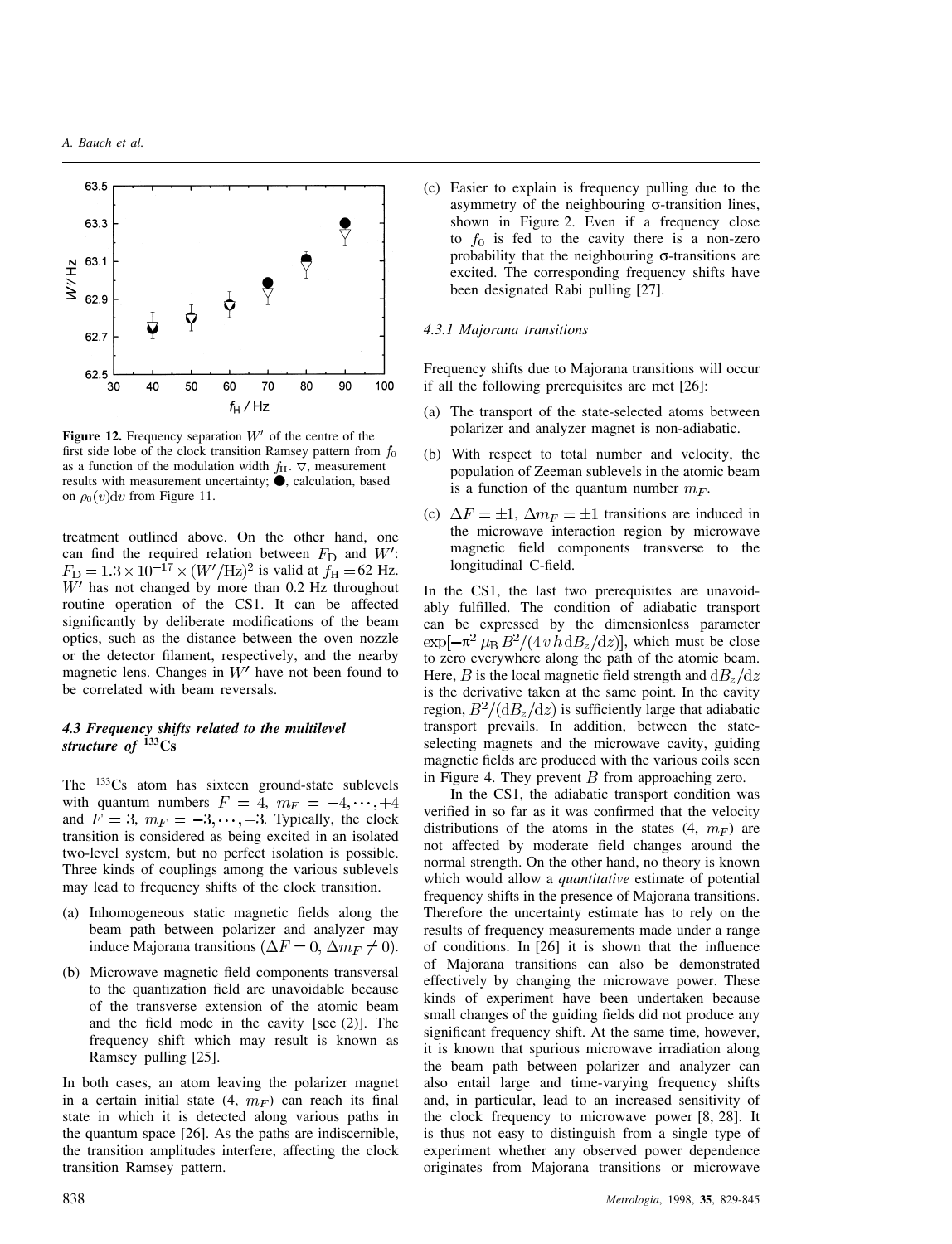

**Figure 13.** Line shape of the  $(F = 4, m_F = 1)$ – $(F = 3,$  $m_F = 0$ ) and  $(F = 4, m_F = 0)$  -  $(F = 3, m_F = 1)$  $\pi$ -transition at a microwave power 15.8 dB above the optimum for the clock transition; solid line denotes calculation with parameters as given in the text, open circles denote experimental curve; the resonance amplitude  $A_{\pi}$ is given normalized to  $A_0$  from Figure 10;  $f<sub>p</sub> - f<sub>r</sub>$  is the frequency detuning of the microwave probing frequency from the centre frequency of the resonance,  $f_r$ , which is about  $f_0 + f_Z/2$ .

leakage. During several time intervals between June 1996 and May 1998 the CS1 was operated at microwave power levels up to 3 dB above the optimum value. No relative shifts exceeding  $2 \times 10^{-15}$ /dB around optimum power were measured. The uncertainty contribution of  $2 \times 10^{-15}$  has been included in Table 2 under the heading "Majorana transitions", but this may not be an appropriate description.

# *4.3.2 Ramsey pulling*

 $\Delta F = \pm 1$ ,  $\Delta m_F = \pm 1$  π-transitions do occur, even if Figure 2 suggests otherwise. Increase of the microwave power by 15.8 dB above the optimum value allowed the transitions to be recorded with a good signal-to-noise ratio. In Figure 13, the  $(F = 4, m_F = 1)$ - $(F = 3,$  $m_F = 0$ ) and  $(F = 4, m_F = 0)$ - $(F = 3, m_F = 1)$ transitions, both approximately at the same resonance frequency, are shown. The experimental curve is compared with a calculation in which microwave power level, population of the Zeeman levels, the field shape (2) and the 3 mm beam diameter were taken as input parameters. The slight difference between the widths of both curves can be explained qualitatively by distortions of the field mode due to the presence of the beam hole in the cavity [13].

The presence of this type of unwanted excitation of the atoms may lead to a frequency shift, that of Ramsey pulling, which was first calculated by Cutler et al. [25] for short commercial frequency standards in the case of a misalignment between the directions of the C-field and the microwave magnetic field, this latter being assumed to be constant in amplitude. Ramsey pulling turned out to constitute a shift of the resonance frequency,

which oscillates with C-field value and decreases as the C-field strength increases. In [25], time-independent perturbation theory was used to derive the population of the Zeeman levels behind the second irradiation section of the cavity. Interference terms, which contained mixed products of the initial probability amplitude of the population of different energy states, were removed on the basis of physically plausible arguments. The application of the final expression for the Ramsey pulling required knowledge of the velocity distributions of atoms contributing to the  $\sigma$ - and  $\pi$ -transitions on the high- and low-frequency sides of the clock transition.

In the CS1, transversal and longitudinal magnetic microwave fields in the irradiation section have a position-dependent amplitude. As an approximation to the field pattern of (1) and (2), each irradiation section had to be subdivided into a sufficient number of intervals, each of them with constant transversal and longitudinal amplitude. As a consequence, the interference terms could no longer be removed from the expression for the transition probability, but had to be removed from the final result by other methods. Normally, the CS1 is operated at a C-field strength of 8.27 µT. As a result of our calculations, Ramsey pulling should then be zero with a Type B uncertainty of  $3 \times 10^{-15}$ . In contrast, one may infer from Figure 4b in  $[25]$  a few parts in  $10^{13}$  for Ramsey pulling in a short frequency standard. Details and final results will be reported elsewhere.

## *4.3.3 Asymmetry of the microwave spectrum*

Because of the strong asymmetry of the CS1 microwave spectrum (see Figure 2), the clock is operated at a fairly high C-field strength and thus at a Zeeman frequency of about nine times the width of the Rabi pedestals. Favourably, the wings of the Rabi pedestals are strongly damped because of the sinusoidal variation of the microwave amplitude in the irradiation sections. In the far-off resonance approximation (equation 5.2.88 in [6]) they are described by

$$
P_3 = \frac{15}{2} \pi^2 \left\{ b_c \tau \cos \left( \Omega_{\rm R} \tau / 2 \right) / \left[ (\Omega_{\rm R} \tau)^2 - \pi^2 \right] \right\}^2,
$$
\n(9)

where  $b_c$  is the maximum value of  $b(z)$  in the irradiation section and  $\Omega_{\rm R} = 2\pi (f_{\rm p} - f_0 \pm f_{\rm Z})$ , with the minus sign for the  $(4,1)$ – $(3,1)$  transition and the plus sign for the  $(4,-1)-(3,-1)$  transition.  $P_3$  is calculated as an average over  $\rho_1(v)$  and  $\rho_{-1}(v)$ , respectively, shown in Figure 3, and is added to  $P_1$ . The frequency shift  $f_{\rm RI}$ , resulting from the sloped baseline underlying  $P_1$ , is calculated as explained in Section 4.2. As Figure 14 shows, Rabi pulling at the Zeeman frequency as used in the CS1 is well below 2 parts in  $10^{16}$ . The sensitivity of this shift to microwave power variations around the working point would be less than  $2 \times 10^{-16}$ /dB and thus is insignificant.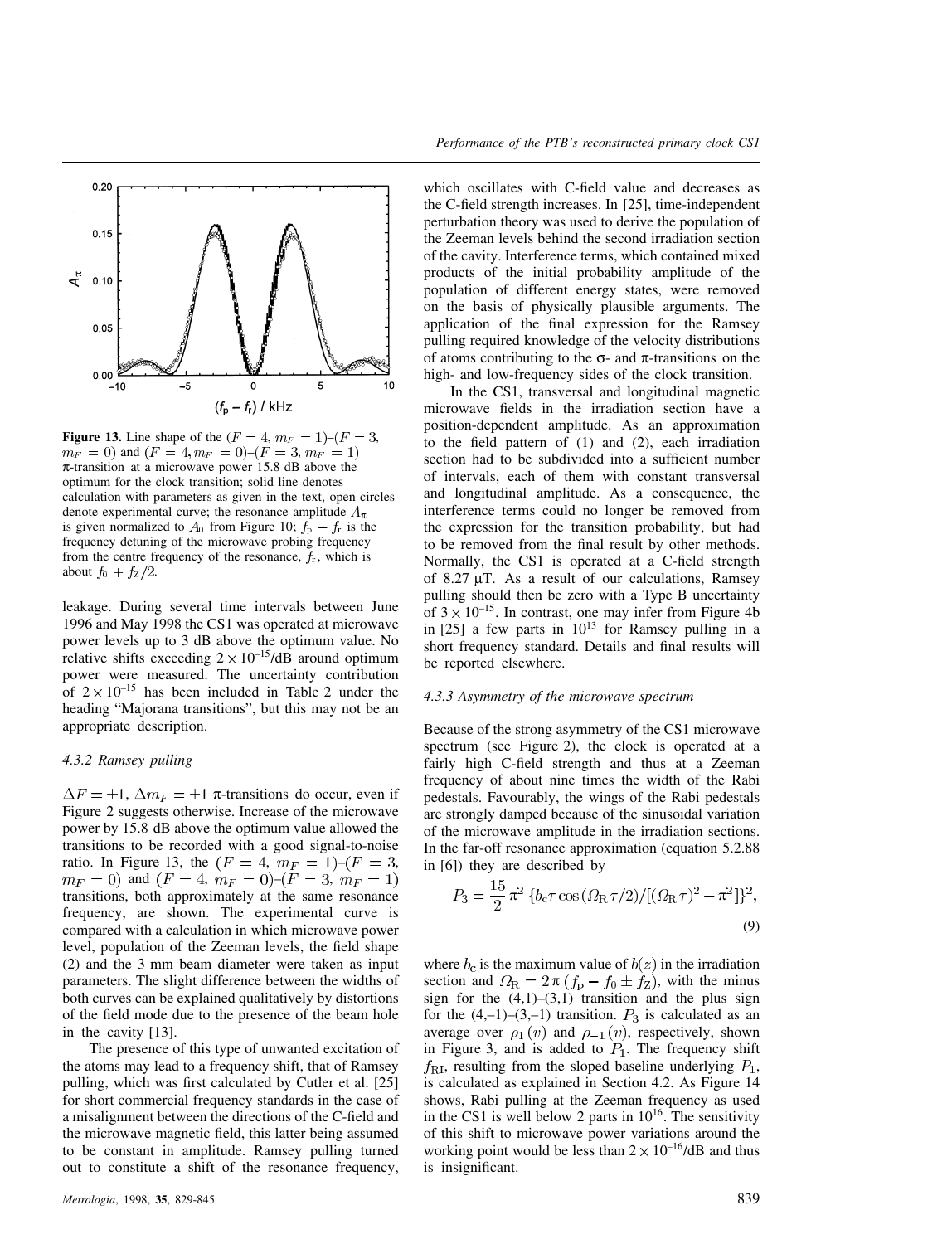

**Figure 14.** Calculated relative frequency shift  $f_{\text{RI}}/f_0$  of the clock transition in the CS1 as a result of pulling by the neighbouring transitions. The velocity distributions shown in Figure 3 were used as input data. Results are given for optimum microwave power (open symbols) and increased microwave power  $(+3$  dB, filled symbols) and two modulation widths  $f_H \approx W$  (circles) and  $f_H \approx 3$  W (triangles). The connecting lines serve as visual aids only.

## *4.4 Frequency shifts related to the microwave cavity*

# *4.4.1 End-to-end cavity phase difference*

In all atomic clocks using Ramsey's separated oscillatory field method, the existence of a phase difference  $\phi$  between one end and the other of the microwave cavity proves to be one of the main impediments to achieving an uncertainty in the low  $10^{-15}$  range. The phase difference  $\phi$  is governed by the differences of the electrical lengths of the two cavity arms and the differences in the reflection properties of the two end sections of the cavity. The differences may stem both from geometrical imperfections and conductivity variations in the cavity material. It is thus obvious that  $\phi$  will change whenever, for example, the length of one cavity arm changes with respect to the other. Recently it was shown that, under certain circumstances, the total length of the cavity may also influence  $\phi$  [9, 12]. The frequency shift accompanying  $\phi$  amounts to

$$
f_{\phi} = -\phi \, v / (2 \pi L),\tag{10}
$$

and  $\phi$  is interpreted as the phase in the irradiation section at the detector side of the cavity minus the phase at the oven side of the cavity. Thus  $f_{\phi}$  can be determined either by variation of the atomic velocity  $v$ , as was applied in the CS1 many years ago [3], or by reversing the direction of the atomic beam. The latter method is now employed in the CS1, and for this purpose the positions of the two end chambers are interchanged. The CS1 frequency in both beam directions was measured with reference to the group of atomic clocks at the PTB – in most cases the CS2, three commercial caesium clocks, two active



**Figure 15.** Relative CS1 beam reversal frequency shift  $\delta F_{\rm BR}$ , determined since April 1997. Each data point is the difference of frequency averages over 12 to 18 days before and after the date of the beam reversal, expressed by its Modified Julian Day (MJD). MJD  $50930 = 27$  April 1998; , weighted average of measurements related to the group of the PTB atomic clocks;  $\triangle$ , mean of measurements related to UTC(NIST), UTC(USNO) and UTC(SU). The error bars reflect the statistical uncertainty  $(1 \sigma)$  predicted from shotnoise and thermal noise of the CS1 alone.

and one passive hydrogen masers – and also with reference to UTC(NIST), UTC(USNO) and UTC(SU) using standard GPS common-view comparisons.\* The relative frequency differences between the two beam directions,  $\delta F_{\rm BR}$  (BR for beam reversal), obtained since April 1997, are plotted in Figure 15. The last six results in particular agree perfectly within the error bars.

The difference  $\delta F_{\text{BR}}$  obtained in this way is naively identified as twice the relative frequency shift due to  $\phi$ , and  $\delta F_{\rm BR}/2$  is routinely applied with the appropriate sign as a frequency correction, as explained in Section 3. A value of  $\delta F_{\text{BR}} = -620 \times 10^{-15}$  would correspond to a phase difference of approximately 140 µrad. Of course, the frequency instability of the CS1 and of the reference clocks determines the precision of individual measurements of  $\delta F_{\rm BR}$ . But as long as the clock is operated with alternate beam directions for equal periods of time  $\theta$ , the mean clock frequency over a total interval  $2k \theta$  (where k is a sufficiently large integer) becomes independent of  $\phi$ with a negligible Type A uncertainty. This statement, however, is true only if  $\phi$  and v in (10) have the same absolute value in both beam directions. While this is well fulfilled for v, it is not necessarily the case for  $\phi$ .

One reason for this is the spatial variation of the phase of the microwave field in the interaction region, even if the use of ring cavities minimizes this effect. The spatial dependence of the phase in the  $x$ direction around the phase minimum of a ring cavity (see Figure 5) is quadratic, and according to Figure 6 it

<sup>\*</sup> NIST: National Institute of Standards and Technology, USA; USNO: United States Naval Observatory, USA; UTC(SU) is maintained by the Institute of Metrology for Time and Space (IMVP NPO VNIIFTRI), Russian Federation.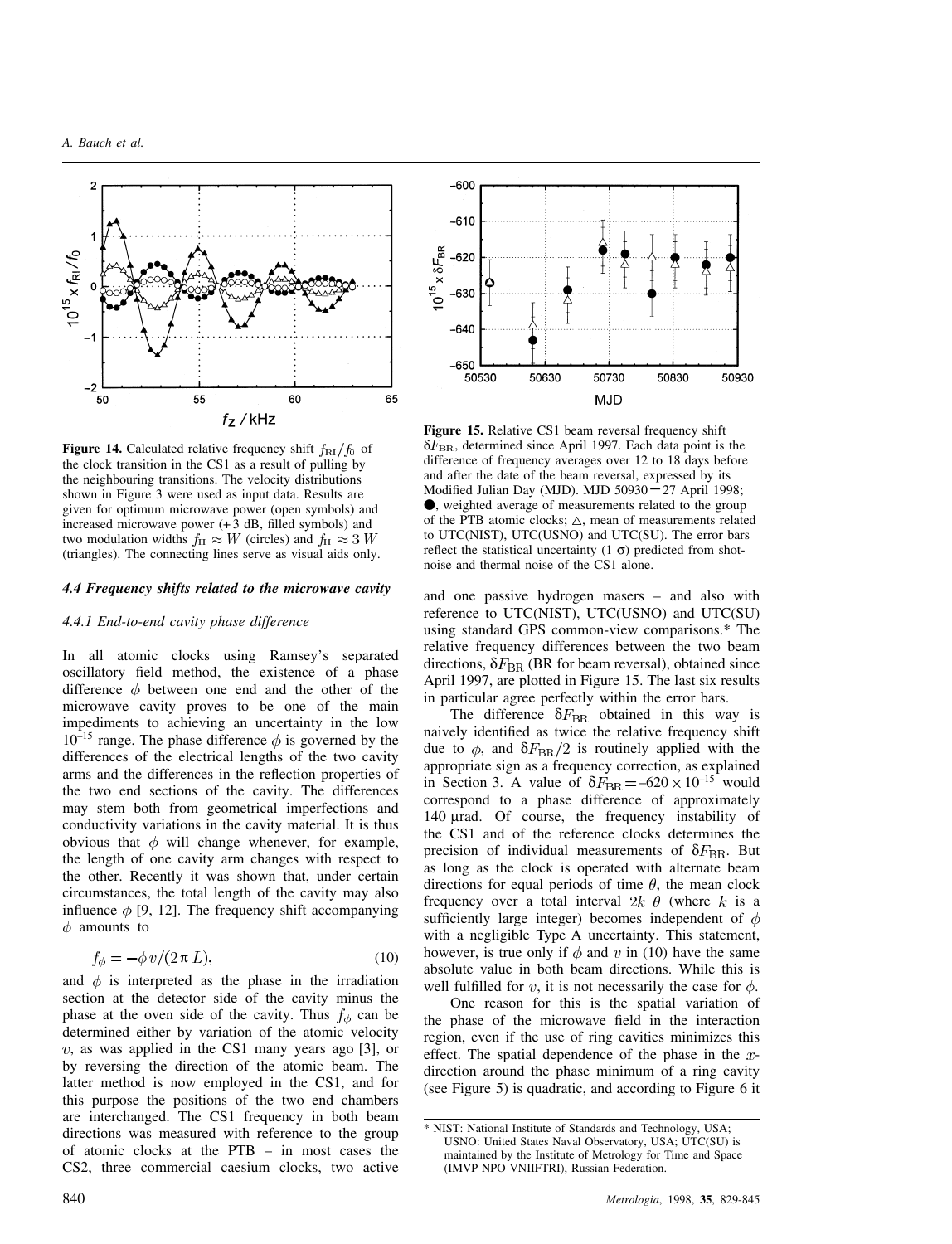should remain within 4 µrad over the 3 mm diameter of the atomic beam [10]. Measurements at the PTB yielded less optimistic results, but they may have been corrupted by frequency shifts caused by microwave leakage, possibly present in the experimental apparatus that was used [11]. A worst-case estimate of those results is taken as the basis for the current uncertainty estimate, however, where we assume that the phase variations might be as large as 20 µrad/mm, much more than one would conclude from Figure 6 for a ring cavity, but still less than the 94 µrad/mm for the cavities employed in the CS2 and CS3 [29].

The spatial phase variations only have consequences if the atomic beam takes different paths in the two beam directions. In this case,  $\phi$  for beam direction 1 is not equal to  $-\phi$  in beam direction 2. Thus the beam retrace capability has to be determined. Despite the rather simple method of performing the beam reversal, it can be verified that the positions of the atomic beam in the two directions in any case lie in an interval 0.6 mm in width around the geometrical axis which is defined by the centres of the cut-off tubes of the cavity end sections. Assuming a square probability distribution, the corresponding standard deviation describing the beam retrace capability is 0.3 mm/ $\sqrt{3}$  = 0.17 mm, and a first Type B uncertainty contribution of  $4 \times 10^{-15}$  is estimated for the determination of  $F_{\phi} = -f_{\phi}/f_0$ .

Even if the beam retrace were perfect,  $|\phi|$  could systematically be different in the two beam directions, simply because the cavity arm facing the oven becomes slightly warmer than the opposite arm. This problem is particularly significant for the CS1, whereas it practically does not exist in the case of the CS2 and the CS3: in these clocks ovens are mounted at both ends, and all ovens are kept warm all the time, irrespective of the beam direction.

As explained in Section 4.1.2, the temperature distribution along the central vacuum chamber which houses the cavity is continuously monitored by three Pt-100 resistors. Until MJD 50700, the end-to-end temperature difference changed by about 0.28 K when the oven position was changed. By additional heating, a reduction of the temperature difference to below 0.02 K was achieved. As one can infer from Figure 15, apparently  $\delta F_{\rm BR}$  is slightly higher and less unstable after that epoch. In order to estimate the potential frequency-shifting effect, the sensitivity of  $\phi$  of the CS1 cavity to temperature and temperature difference would need to be known. Experimental evidence has proved that these effects are substantial in a cavity which is similar, but not equal to, that in the CS1 [11]. To apply the results, the temperature of the cavity itself, not of its surroundings, would be needed. On the assumption that the temperature difference along the cavity could unaccountably and systematically vary by 0.1 K after each beam reversal, and combining this with the published temperature sensitivity, a second, independent Type B uncertainty contribution to  $F_{\phi}$  of

 $3.5 \times 10^{-15}$  has been taken into account. The combined value is given in Table 2.

## *4.4.2 Cavity detuning*

The microwave magnetic field amplitude becomes different for the two probing frequencies  $f_{\rm p} = f_0 \pm f_{\rm H}/2$ when the cavity resonance frequency deviates from  $f_0$ . As long as cavity detuning is limited to below 5 MHz, the resulting relative frequency shift is of the order of only  $10^{-16}$  when the clock is operated at optimum excitation, simply because the transition probability  $P_2$ becomes insensitive to  $b$  around optimum excitation,  $b \tau = \pi/4$ , (8). Of course, a shift is unavoidable at other microwave power settings. Given the parameters of the cavity as described in Section 2.4, detuning the cavity by 5 MHz would lead to a power shift coefficient of  $4 \times 10^{-15}$ /dB at  $f_H = W$ . Such a detuning could easily be detected by measuring the centre frequency of the clock-transition Rabi pedestal, which is more sensitive in this respect [30]. Detuning by 5 MHz would show up as a frequency offset of the Rabi pedestal by 0.28 Hz with respect to the essentially unshifted Ramsey fringe. It takes several hours of measurement to determine the line centre of the broad Rabi pedestal with the required accuracy. All measurements performed hitherto have given a zero shift of the Rabi pedestal with a measurement uncertainty of 0.05 Hz to 0.1 Hz, consistent with the frequency tuning of the cavity before it was mounted inside the clock. As long as the operating temperature of the CS1 remains stable, occasional routine checks allow the Type B uncertainty of the cavity pulling frequency shift to be estimated at  $0.3 \times 10^{-15}$ , as listed in Table 2.

## *4.5 Frequency shifts related to the electronics*

Much has been said about physical effects which may shift the atomic transition frequency from its defined value  $f_0$ . All these effects play a role inside the caesium beam tube as shown in Figure 7. The remainder of this section deals briefly with the two functional parts of the electronics: the frequency-synthesis unit and the signal-processing unit. This is a summary of a previous analysis [8, 14] of the electronic system, seven copies of which have been built so far, in use with the PTB clocks and for some time with the Jet de Pompage Optique (JPO), of the Laboratoire Primaire du Temps et des Fréquences (LPTF), Paris.

The output microwave signal at frequency  $f_n$ contains spurious spectral components which have their origin in an improper blocking of the line frequency (and multiples thereof). In the case of perfectly symmetrical sidebands – i.e. no mixture of amplitude and phase modulation – no frequency shift occurs [31]. Sidebands at frequency multiples of 50 Hz are at least 60 dB below the carrier and symmetrical to better than 1 dB. Thus no systematic frequency shift larger than  $5 \times 10^{-16}$  is expected.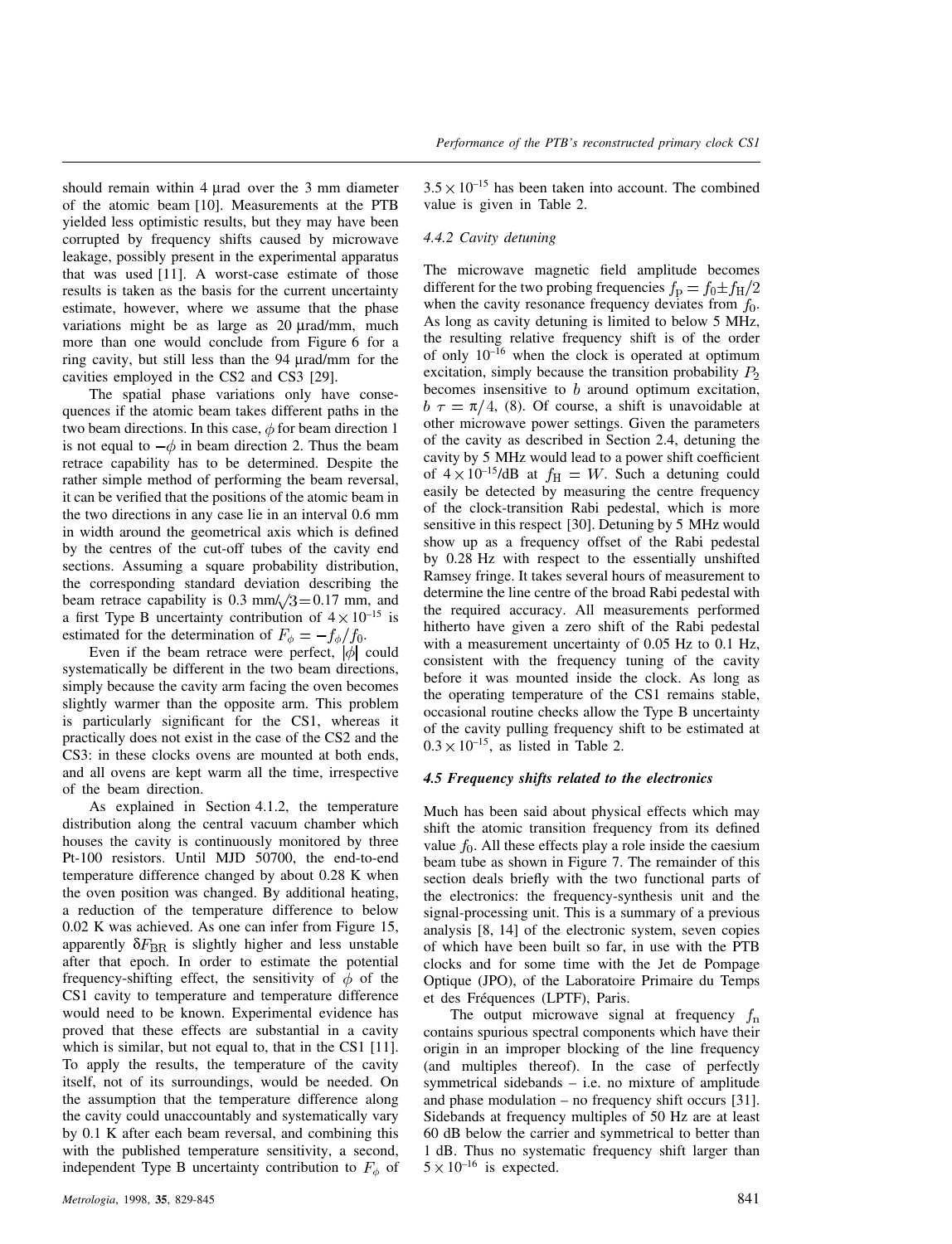## *A. Bauch et al.*

The output signal is generated by nonlinear processes from the input signal at frequency  $f_n$ . It thus cannot be a pure sine wave, but must contain phase modulation sidebands at multiples of the common subharmonic frequencies of  $f_{\rm p}$  and  $\dot{f}_{\rm n}$ . All signals used for triggering the frequency modulation, the detection time window, labelled b in Figure 7, and the phasesensitive detection, labelled d in Figure 7, originate from the VCXO and thus have a fixed phase relation to the synthesized frequency. By choosing a proper time window for the signal processing, the effect of these phase modulation sidebands can be completely suppressed [14].

In processing the signal coming from the beam tube, the transients occurring after switching  $f<sub>p</sub>$  are suppressed during the blanking interval  $T<sub>b</sub>$  and the signal is processed only during the time window  $T_a$ . The blanking serves two purposes. It allows a high gain of the filter amplifier to be used which would otherwise become saturated. What is more important, due to the nonlinear processes in the frequency synthesis, the transient response generally differs slightly for the two directions of frequency switching. This leads to a false determination of the line centre. The duration of  $T<sub>b</sub>$  is dictated by these considerations: if  $T<sub>b</sub>$  is greater than 25 ms, the potential frequency shift is less than  $10^{-15}$ . But the choice of the ratio  $T_{\rm b}/(T_{\rm m}/2) = 1/4$  and of  $T_{\rm m} = 16/62$  s is dictated by the requirement that the effect of the phase modulation sidebands must be suppressed, as mentioned above.

The control voltage which is fed to the VCXO is generated in an analogue circuit which contains a proportional and an integral path and subsequent signal filtering  $(PIT_1)$ . So the linear frequency drift of the free-running VCXO, specified to be about  $10^{-10}/day$ , is eliminated without an offset voltage at the input of the integrator, a signal which would result in a false determination of the line centre.

Offset voltages of a few microvolts might possibly occur in the phase-sensitive detector and the integrator, resulting in a false control voltage. To resolve this problem it is advantageous to choose the highest possible gain of the filter-amplifier (see above). Signal processing in the phase-sensitive detector and transients in the electrometer output at frequencies  $1/T<sub>m</sub>$  and  $1/(2T<sub>m</sub>)$  caused by the blanking interval have been studied in some detail. During operation of the CS1, the offset voltages are controlled several times per year. Based on previous experience, this ensures that the relative frequency shift originating from these never exceeds  $1 \times 10^{-15}$ .

### **5. Results**

The performance of the rebuilt CS1 with respect to stability and accuracy is documented in this section based on measurements made during a period of almost one year. Comparisons of the CS1 with reference clocks



**Figure 16.** Relative frequency instability of the CS1 determined from comparisons with an active hydrogen maser (KVARZ CH1-75). The instability of the maser and that of the measurement system are negligible for all averaging times  $\tau$ . The non-overlapping square root of the Allan variance  $\sigma_y(\tau)$  is plotted. Error bars due to the finite number of samples are at most twice the size of the plotted symbols.

within the PTB (Section 5.1) and with international time scales (Section 5.2) have yielded very promising results.

## *5.1 Internal comparisons*

The short-term frequency instability of the CS1 has been evaluated several times in comparison with one of the PTB's active hydrogen masers (KVARZ, CH1- 75). 5 MHz signals have been compared in a KVARZ phase comparator, a procedure which allows the CS1 frequency instability to be determined for all averaging times  $\tau$  without contributing significant measurement noise. Typical data compiled in a  $\sigma_u(\tau)$  diagram are shown in Figure 16. For averaging intervals a few times longer than the attack time of the CS1 control loop (about 10 s),  $\sigma_y(\tau)$  follows perfectly the behaviour  $\sigma_y(\tau) = 5 \times 10^{-12} / \sqrt{\tau/s}$  predicted from the CS1 atomic line  $Q$ , the clock transition signal (see Figure 2), shot noise and thermal-detector noise. The instability could be reduced only at the price of an intolerably large caesium consumption.

The long-term performance has been evaluated on the basis of comparisons with the PTB's currently working primary clocks CS2 and CS3. In Figure 17 the time residuals of the one-year comparison are shown. The apparent rate change around MJD 50630 seems to be a feature common to the CS2 and the CS3, which is not observed in comparisons of the CS1 against international scales. To obtain quantitative estimates, daily mean frequency differences were computed. To give an example, the combined frequency instability of CS1 and CS2 is  $6 \times 10^{-15}$  at  $\tau = 10$  d and agrees with the shot-noise-limited performance of both clocks. For longer averaging times,  $\sigma_y(\tau)$  remains almost constant, which must be attributed to instabilities, mostly of the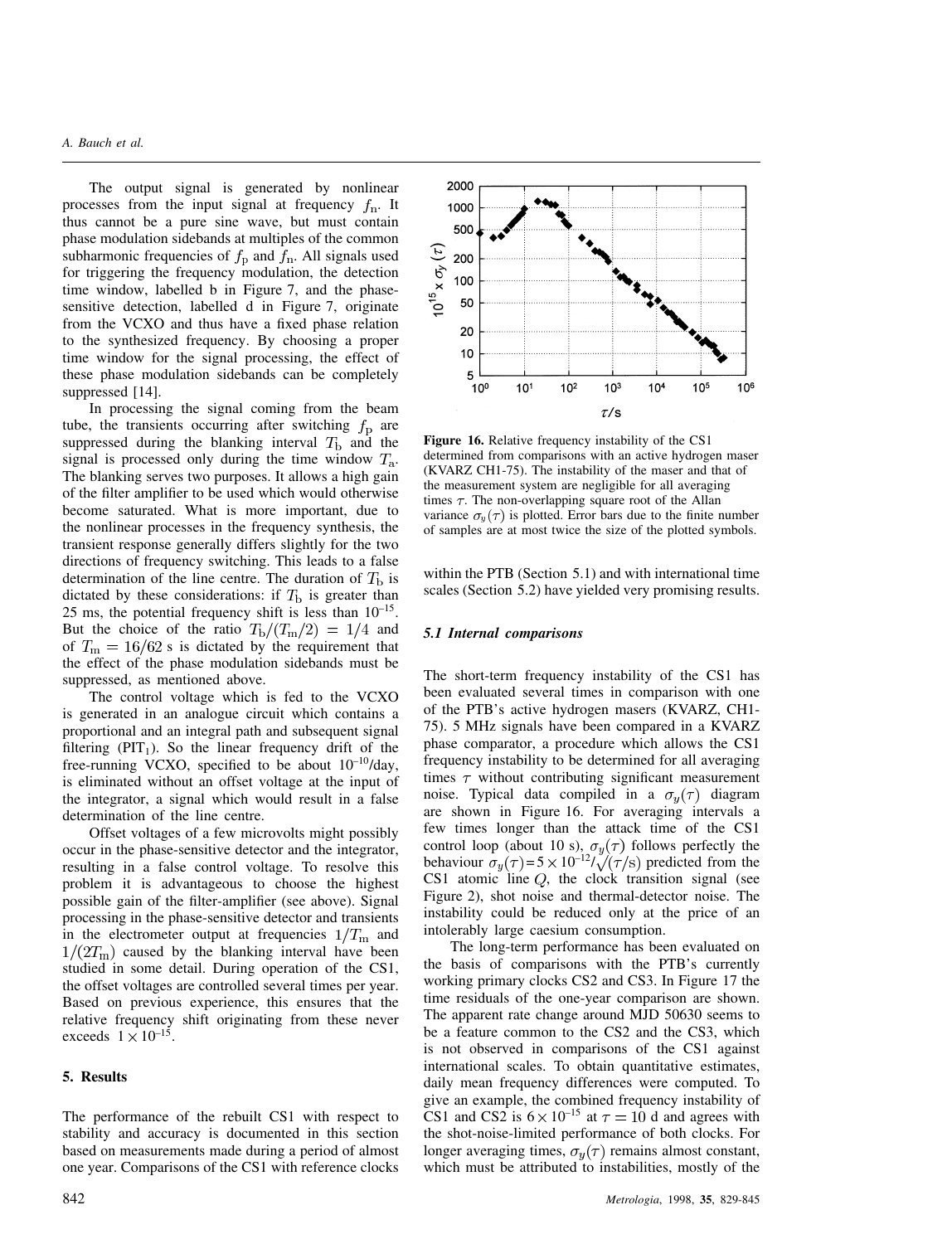

**Figure 17.** Results of time comparisons:  $\Delta T = [T(CS3) - T(CS1)]$  ( $\nabla$ ) and  $-T(CS1)]$  ( $\square$ ), illustrated by the time residuals  $\delta \Delta T = \Delta T$  linear trend.

CS2, during the period under study. The CS3 appears to be more noisy.

The most striking fact is the one-year relative frequency difference,  $y(CS3) - y(CS1) = 32 \times 10^{-15}$ , exceeding the sum of the stated uncertainties,  $7 \times 10^{-15}$ for the CS1, and  $14 \times 10^{-15}$  for the CS3 [8]. The result  $(CS2) - y(CS1) = 12 \times 10^{-15}$ , obtained during the same period, is more favourable and is within the CS2 uncertainty of  $15 \times 10^{-15}$  [2]. This difference has the same sign and is of the same order of magnitude as observed for almost a decade between 1986 and 1995, before the refurbishment of the CS1, which is remarkable after all the modifications to the CS1.

## *5.2 International comparisons*

It seemed obvious to merge CS1 data with data from published comparisons of the TAI rate with primary clocks, although the CS1 was not contributing to the determination of the scale unit of TAI during the period under study. The results are plotted in Figure 18. One can clearly identify the frequency differences between the continuously operated primary clocks of the PTB, as well as their different behaviour. The CS1 data show the smoothest behaviour. The small upward trend seems to reproduce the steering of TAI. The accumulated frequency steering which has been applied to EAL, with the intention of bringing the TAI scale interval into agreement with the SI second, amounted to about  $10^{-14}$  in relative units during the period under study. Steering was effected in predicted small steps of  $1 \times 10^{-15}$  to  $2 \times 10^{-15}$ , which are hidden in the noise of TAI and T(CS1). The steering had become necessary consequent to Recommendation S2 of the 13th Meeting of the Consultative Committee for Time and Frequency, stating that the second as realized with primary clocks is to be corrected for the ac Stark frequency shift due to the electric fields of thermal background radiation.



*Performance of the PTB's reconstructed primary clock CS1*

**Figure 18.** Frequency comparison of the primary clocks CS1 (O), CS2 ( $\bullet$ ), CS3 ( $\Box$ ) of the PTB, NIST-7 ( $\triangle$ ) and FO1  $(\nabla)$ , with the international time scale TAI. The CS1 data were generated by adding the offset between CS1 and CS2 to the CS2 data, which were, like the other data, taken from the Annual Report of the BIPM Time Section, 1997, and from *Circular T*, 1998 (up to and including issue T123). The NIST-7 and FO1 data are averages over isolated time intervals of 5 or 10 days, whereas the PTB data are averages over contiguous 30-day intervals; the symbols are plotted at the end of the averaging interval. All clock data have been consistently corrected for the frequency shift arising from black-body radiation.

The second is thus now shorter by about  $1.7 \times 10^{-14}$  s than it was a couple of years ago.

In Figure 18, a larger slope is inferred from the comparisons with CS2 and CS3, and it is difficult to decide which clock is most accurate. Data from other primary standards have been included in the figure. The NIST-7 uncertainty was specified as  $7 \times 10^{-15}$ for MJD 50624 and  $1 \times 10^{-14}$  for the other two data points, whereas the FO1 uncertainty was specified to be  $3 \times 10^{-15}$  [32]. For most of the time, agreement among the primary clocks is within their combined uncertainty, except for the CS3 which is systematically offset. The amount of data from NIST-7 and from the FO1 is rather limited, however, and does not really allow meaningful conclusions to be drawn.

Therefore, as a next step, a comparison of the CS1 against the free atomic time scales has been made. Obviously, such an analysis cannot answer the question regarding the accuracy of the primary clocks, but it allows the long-term frequency instability of the CS1 to be estimated. The comparisons are calculated from data  $[TA(PTB)-T(CS1)]$ , obtained at the PTB, and  $[TAI - TA(k)]$ ,  $k = NIST$ , USNO, SU and PTB, taken from the BIPM publication *Circular T*. This choice of time scales was motivated by the assumption that these time scales should be mutually independent and should be the most stable references continuously available today (see, for example, [33]).

Indeed, many more details about the behaviour of the CS1 can be inferred from the time residuals which are illustrated in Figures 19 and 20. When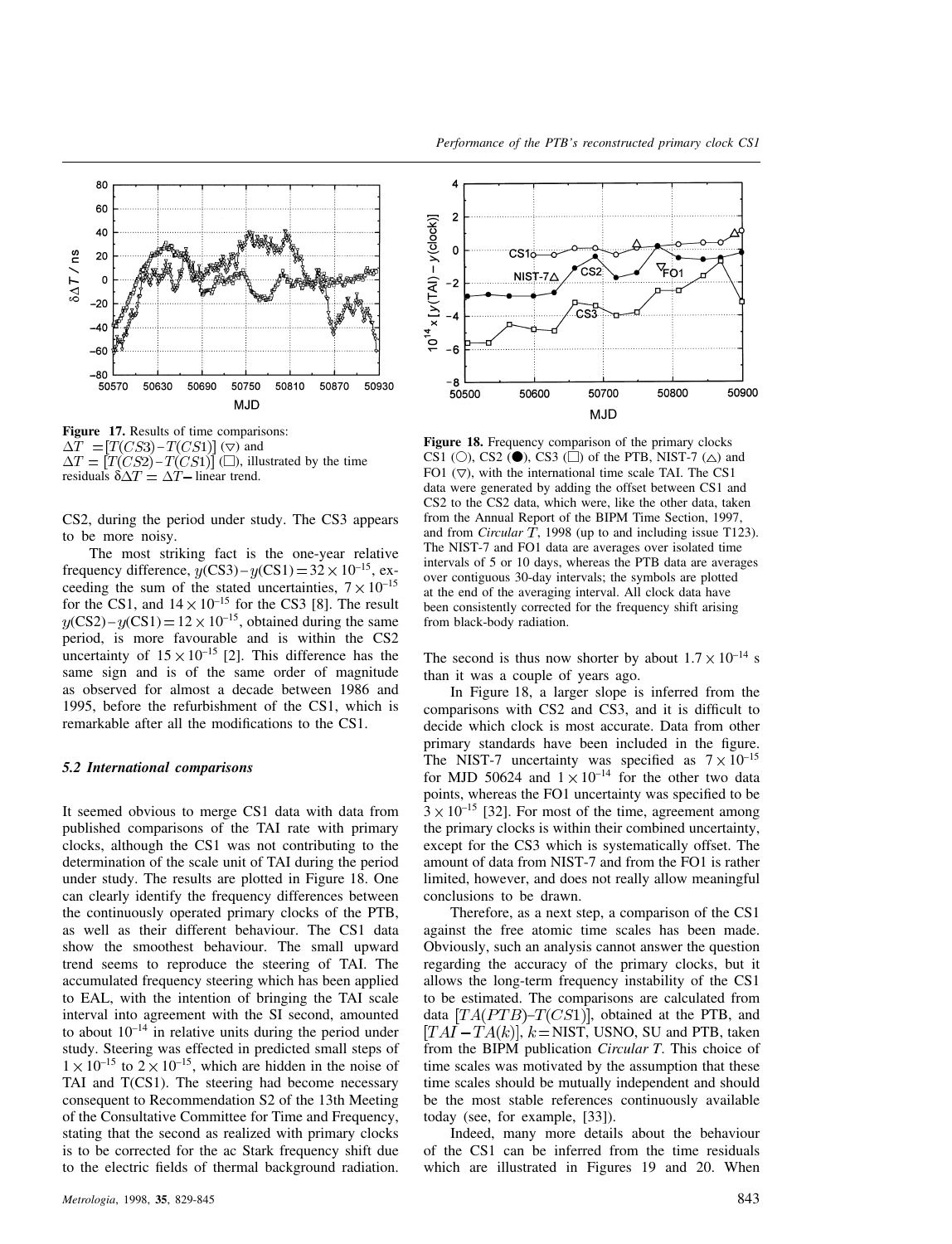

**Figure 19.** Results of time comparisons:  $[\Delta T = TAI - T(CS1)]$  ( $\bullet$ ), illustrated by the time residuals  $\delta \Delta T = \Delta T - \text{linear trend}.$ 

TAI is compared with  $T(CS1)$ , the time residuals show the signature of an increasing frequency difference, as expected from the preceding discussion on Figure 18. The slope here is about  $-0.5$  ns/d at the beginning of the plot and  $+0.5$  ns/d at the end.

The results shown in Figure 20 need more detailed consideration. The overall impression is that only small rate changes occurred between T(CS1) and TA(NIST) and TA(USNO), respectively. One may identify slope changes around MJD 50700 and around MJD 50820. The first epoch coincides with the beginning of the temperature regulation of the CS1 microwave cavity, which was explained in Section 4.4.1. A small CS1 frequency change could indeed be expected after that measure. At MJD 50820 a new value for the correction  $\delta F_{\rm BR}$  was calculated and later applied. Because of the small number of beam reversals having been made until then, and the limited precision with which  $\delta F_{\rm BR}$ can be determined from a single beam reversal event (see Figure 15), a small change in rate, detected only after the event, may be unavoidable. Such instabilities



**Figure 20.** Results of time comparisons:  $\Delta T =$  $[TA(NIST) - T(CS1)]$  ( $\triangle$ ),  $\Delta T = [TA(SU) - T(CS1)]$  $(\diamond)$ , and  $\Delta T = [TA(USNO) - T(CS1)]$  ( $\circ$ ), illustrated by the time residuals  $\delta \Delta T = \Delta T$  linear trend.



**Figure 21.** Relative frequency instability of the CS1 determined from comparisons with TAI ( $\bullet$ ), TA(NIST) ( $\triangle$ ), TA(USNO) ( $\circ$ ) and TA(SU) ( $\diamond$ ). Data were obtained from comparisons  $[TA(PTB) - T(CS1)]$  and data published in *Circular*  $\overline{T}$  of the BIPM (T113–T123). Error bars due to the finite number of samples are typically  $\pm 0.8 \times 10^{-15}$ for the last data point.

should be absent in the future when  $\delta F_{\rm BR}$  will have been determined more often.

Fairly large changes in rate are commonly seen in comparisons with all reference scales, starting around MJD 50690 and lasting for 10 to 15 days. Such features are absent in the comparisons with the local clocks, shown in Figure 17. It may be assumed that, to some extent, the changes are due to the instability of longdistance GPS time comparisons, which form the basis of all international time comparisons.

The  $\sigma_u(\tau)$  diagram (Figure 21) reveals an instability mostly governed by white frequency noise for averaging times of up to 40 days. For  $\tau = 40$  d, the evaluated frequency instability compared with TAI and TA(SU) almost reflects the predicted shot-noise performance of the CS1. It may be concluded from this that the reference time scales are indeed subject to a remarkably small frequency instability. Repetition of this study after a much longer operating time of the CS1 should make it possible to discriminate between the good and the best reference time scales.

#### **6. Discussion**

By definition, the duration of the TAI scale unit should be as close as possible to the SI second on the rotating geoid. This will ensure that TAI is a coordinate time scale which may serve as the ultimate reference time scale in scientific applications. The realization of TAI is based on the data of a large ensemble of commercial caesium clocks and hydrogen masers, and on the data from a small number of accurate primary frequency standards which are referred to in Figure 18. Only these few measurements ensure the accuracy of TAI. The role of the PTB's former CS1 clock was noted